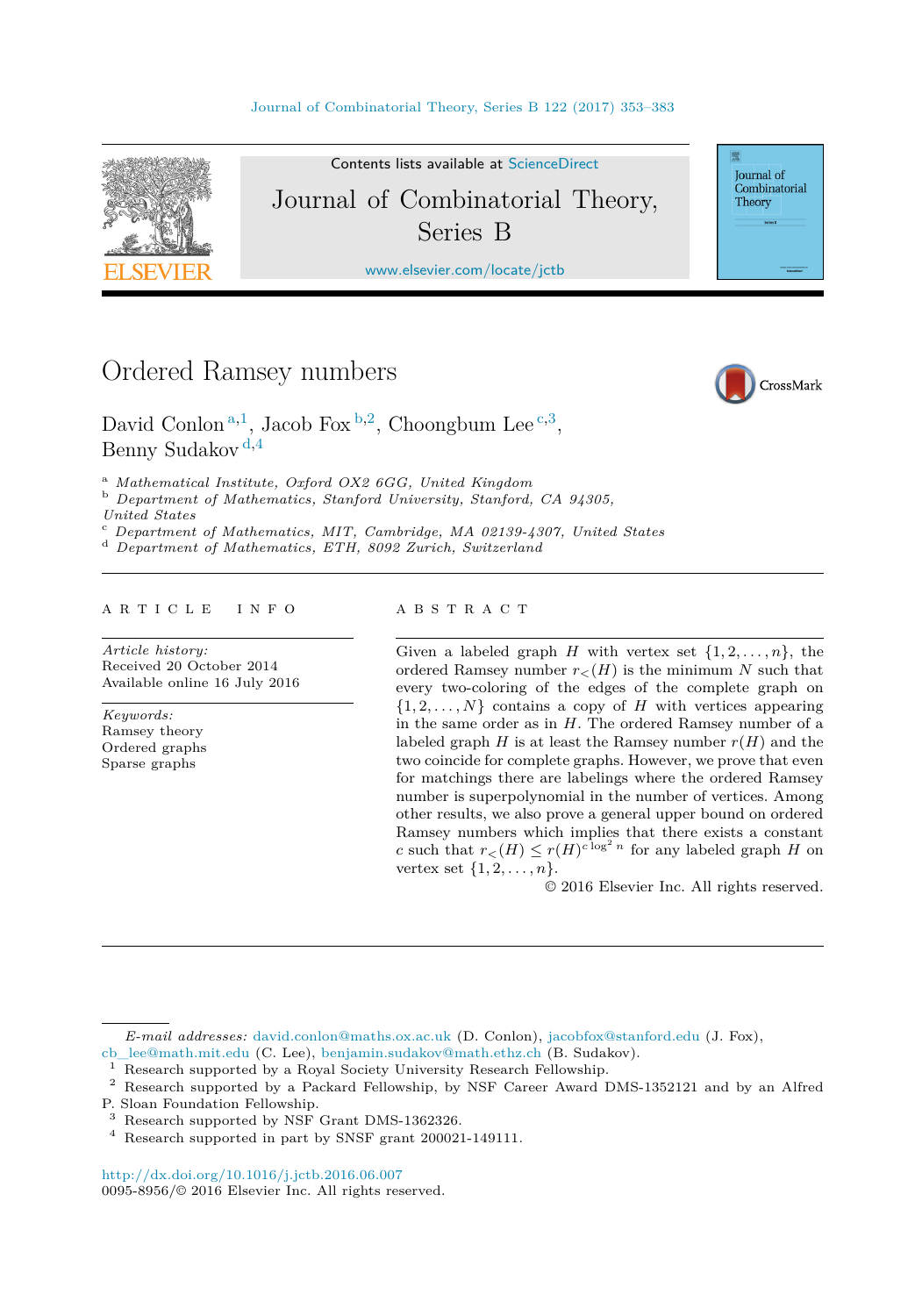## 1. Introduction

Given a graph  $H$ , the *Ramsey number*  $r(H)$  is defined to be the smallest natural number N such that every two-coloring of the edges of  $K_N$  contains a monochromatic copy of *H*. That these numbers exist was first proved by Ramsey [\[34\]](#page-30-0) and rediscovered independently by Erdős and Szekeres [\[14\].](#page-29-0)

The most famous question in graph Ramsey theory is that of estimating the Ramsey number  $r(K_n)$  of the complete graph  $K_n$  on *n* vertices. However, despite some smaller order improvements [\[9,35\],](#page-29-0) the standard estimates [\[13,14\]](#page-29-0) that  $2^{n/2} \le r(K_n) \le 2^{2n}$  have remained largely unchanged for nearly seventy years. After the complete graph, the next most classical topic in the area is the study of Ramsey numbers of sparse graphs, that is, graphs with certain upper bound constraints on the degrees of their vertices. This direction was pioneered by Burr and Erdős [\[6\]](#page-29-0) in 1975 and the topic has since played a central role in graph Ramsey theory.

Answering a question of Burr and Erdős, Chvátal, Rödl, Szemerédi and Trotter [\[7\]](#page-29-0) proved that for every  $\Delta$  there is  $c(\Delta)$  such that every graph *H* on at most *n* vertices with maximum degree  $\Delta$  satisfies  $r(H) \leq c(\Delta)n$ . That is, Ramsey numbers of bounded-degree graphs grow linearly in the number of vertices. Another stronger conjecture of Burr and Erdős remained open until very recently. We say that a graph is *d*-degenerate if every subgraph has a vertex of degree at most *d*. Equivalently, a graph is *d*-degenerate if there is an ordering  $v_1, v_2, \ldots, v_n$  of its vertices such that each vertex  $v_i$  has at most *d* neighbors  $v_j$  with  $j < i$ . Burr and Erdős conjectured that for every *d* there is  $c(d)$  such that every *d*-degenerate graph *H* on at most *n* vertices satisfies  $r(H) \leq c(d)n$ . Building on earlier work by several authors [\[2,20,21,26,27\],](#page-29-0) this conjecture has now been solved by Lee [\[28\].](#page-29-0)

In this paper, we will study analogues of these results for ordered graphs. An *ordered graph* or *labeled graph H* on *n* vertices is a graph whose vertices have been labeled with  $\{1, 2, \ldots, n\}$ . An ordered graph *G* on  $[N] := \{1, 2, \ldots, N\}$  *contains* an ordered graph *H* on [*n*] if there is a mapping  $\phi : [n] \to [N]$  such that  $\phi(i) < \phi(j)$  for  $1 \leq i < j \leq n$  and  $(\phi(i), \phi(j))$  is an edge of *G* whenever  $(i, j)$  is an edge of *H*. Given an ordered graph *H*, the *ordered* Ramsey number  $r<sub>lt</sub>(H)$  is defined to be the smallest natural number N such that every two-coloring of the edges of the complete graph on [*N*] contains a monochromatic ordered copy of *H*. The natural analogue of this function for *q* colors will be denoted by  $r<sub>lt</sub>(H; q)$ .

In some sense, the study of ordered Ramsey numbers is as old as Ramsey theory itself. One of the most famous results in the classic 1935 paper of Erdős and Szekeres [\[14\]](#page-29-0) states that every sequence  $x_1, x_2, \ldots, x_r$  of  $r \ge (n-1)^2 + 1$  distinct real numbers contains an increasing or decreasing subsequence of length  $n$ . To prove this, consider a red/bluecoloring of the edges of the complete graph on vertex set  $[r]$  where  $(i, j)$  with  $i < j$  is red if  $x_i < x_j$  and blue otherwise. Note that a subsequence is increasing or decreasing if and only if it forms a monotone monochromatic path in this edge coloring. We may therefore assume that there is no monotone red path of length *n*. We now label each vertex by the length of the longest monotone red path ending at that vertex. It is easy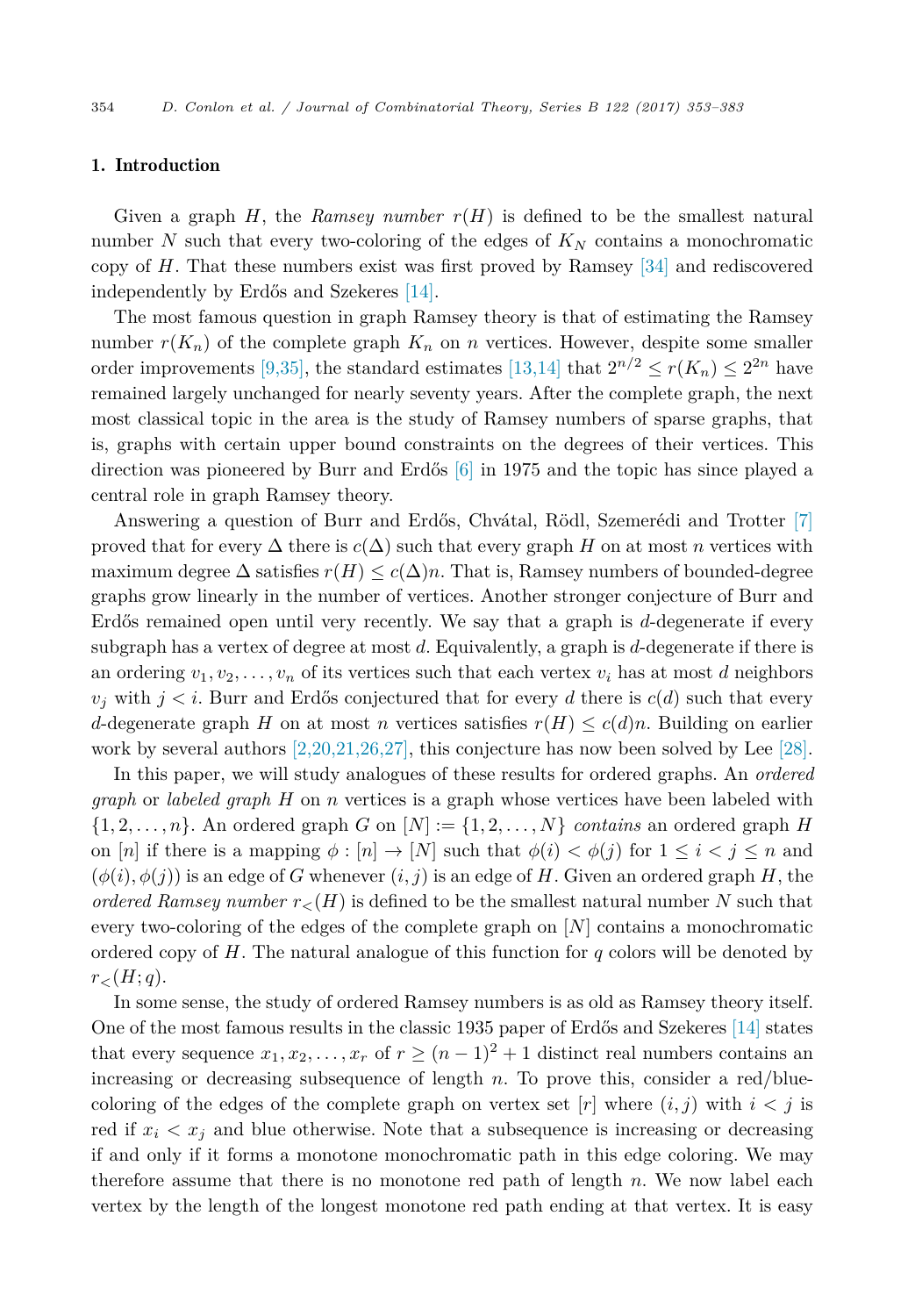to see that any set of vertices with the same label forms a blue clique. Therefore, since there are only  $n-1$  possible labels and  $r \ge (n-1)^2 + 1$  vertices, we may conclude that there exists a blue clique of order at least *n* and the result of Erdős and Szekeres follows. In proving this result, we have also shown that  $r(P<sub>n</sub>) \leq (n-1)^2 + 1$ , where  $P_n$  is the monotone path with *n* vertices. Since this is easily seen to be tight, we have  $r<sub>lt</sub>(P<sub>n</sub>) = (n-1)<sup>2</sup> + 1$ . More generally, for *q* colors instead of 2, the *q*-color ordered Ramsey number of the monotone path satisfies  $r<sub>lt</sub>(P_n; q) = (n-1)^q + 1$ .

Another foundational result in Ramsey theory, known as the happy ending theorem, also has a natural proof using ordered Ramsey numbers. This result, again due to Erdős and Szekeres [\[14\],](#page-29-0) states that for each positive integer *n* there is an integer *N* such that every set of *N* points in the plane in general position (that is, with no three on a line) contains *n* points which are the vertices of a convex polygon. We write  $g(n)$  for the smallest such N. To estimate  $q(n)$ , it will be useful to generalize the concept of ordered Ramsey numbers to hypergraphs. That is, given an ordered *k*-uniform hypergraph H and a positive integer q, we let  $r<(\mathcal{H}; q)$  be the smallest natural number N such that every *q*-coloring of the edges of the complete *k*-uniform hypergraph on [*N*] contains a monochromatic ordered copy of H.

Suppose now that we have *N* points in the plane in general position. By rotating the plane if necessary, we may assume that no two points are on a vertical line. Denote the *N* points by  $p_i = (x_i, y_i)$  with  $x_1 < \cdots < x_N$ . A set *P* of points in the plane forms a *cup* (respectively, *cap*) if the points in *P* lie on the graph of a convex (respectively, concave) function. Note that both cups and caps form convex polygons. Consider a red/blue-coloring of the edges of the complete 3-uniform hypergraph on  $\{1, 2, \ldots, N\}$ where  $\{i, j, k\}$  with  $i < j < k$  is red if  $\{p_i, p_j, p_k\}$  form a cup and blue if  $\{p_i, p_j, p_k\}$ form a cap. If we write  $P_n^{(k)}$  for the monotone *k*-uniform tight path on  $\{1, 2, \ldots, n\}$ , where  $\{i, i+1, \ldots, i+k-1\}$  is an edge for  $1 \leq i \leq n-k+1$ , then we see that a sequence of points forms a cap or a cup if and only if the corresponding vertices form a monochromatic ordered copy of  $P_n^{(3)}$ . Hence,  $g(n) \le r < (P_n^{(3)})$ , which is known to equal  $\binom{2n-4}{n-2}+1.$ 

An extension of the happy ending theorem proved by Pach and Tóth [\[33\]](#page-30-0) shows that for every positive integer *n* there is an integer *N* such that every set of *N* convex sets in the plane in general position contains *n* convex sets which are in convex position. We write  $h(n)$  for the smallest such *N*. It was shown by Fox, Pach, Sudakov and Suk [\[18\]](#page-29-0) that  $h(n) \leq r \leq (P_n^{(3)}; 3)$ , leading the authors to study the growth of ordered hypergraph Ramsey numbers for monotone paths. The results of [\[18\],](#page-29-0) and subsequent improvements made by Moshkovitz and Shapira [\[31\],](#page-29-0) show that for  $k \geq 3$  the ordered Ramsey number  $r<sub>≤</sub>(P_n^{(k)}; q)$  grows as a (*k* − 2)-fold exponential in  $n<sup>q-1</sup>$ . This is in stark contrast to the classical unordered problem, where the Ramsey number of  $P_n^{(k)}$  grows linearly in the number of vertices for all uniformities *k*. More recently, ordered Ramsey numbers for tight paths were also used by Milans, Stolee and West [\[30\]](#page-29-0) to give bounds on the minimum number of interval graphs whose union is the line graph of  $K_n$ .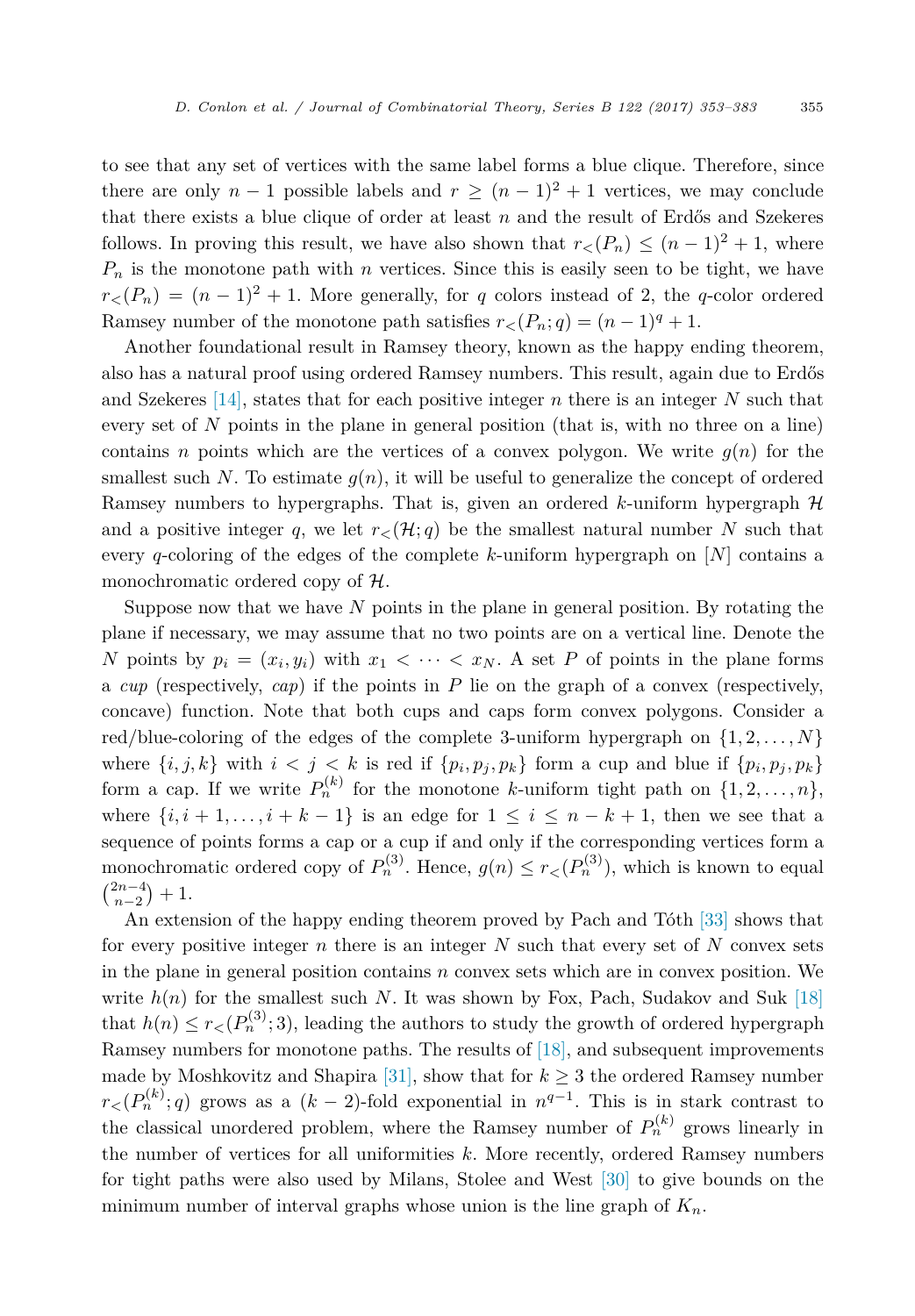<span id="page-3-0"></span>While there has been much progress on understanding the ordered Ramsey numbers of monotone paths, there has been surprisingly little work on more general ordered graphs and hypergraphs. In this paper, we attempt to bridge this gap by conducting a more systematic study of ordered Ramsey numbers, focusing on the case of graphs. We note that a similar study was conducted independently by Balko, Cibulka, Král and Kynčl [\[4\]](#page-29-0) and that there are overlaps between many of our results.

One of the more striking aspects of the discussion above is the vast difference between the usual Ramsey number and the ordered Ramsey number for monotone paths of high uniformity. Our first result shows that a large gap exists already for graphs, even when the graph is as simple as a matching, where the ordinary Ramsey number is clearly linear. Here and throughout the paper, all logs are taken to base 2.

Theorem 1.1. *There exists a positive constant c such that, for all even n, there exists an ordered matching M on n vertices with*

$$
r_{<} (M) \ge n^{c \log n / \log \log n}.
$$

This lower bound actually holds for almost every ordering of a matching on *n* vertices, so that Theorem 1.1 represents typical rather than atypical behavior. An almost matching upper bound is provided by the following simple theorem (which, in a slightly weaker form, also follows from a result of Cibulka, Gao, Krčál, Valla and Valtr [\[8\]\)](#page-29-0).

Theorem 1.2. *For any ordered matching M on n vertices,*

$$
r_<(M) \le n^{\lceil \log n \rceil}.
$$

More generally, we can prove that there exists a constant *c* such that for any ordered graph *H* on *n* vertices with degeneracy *d*,  $r<sub>lt</sub>(H) \leq n^{cd \log n}$ , where the degeneracy of an ordered graph *H* is the smallest *d* for which the corresponding unordered graph is *d*-degenerate. This is a special case of an even more general result. To state this result, we define the *interval chromatic number*  $\chi$ <sup> $\lt$ (*H*) of an ordered graph *H* to be the minimum</sup> number of intervals into which the vertex set of *H* may be partitioned so that no two vertices in the same interval are adjacent. This is similar to the notion of chromatic number but now the independent sets must also be intervals in the given ordering. For any graph *H*, it is easy to see that there is an ordering of the vertices of *H* such that the interval chromatic number is the same as the chromatic number.

Interval chromatic number plays a key role in the study of extremal problems on ordered graphs. In particular, Pach and Tardos [\[32\]](#page-30-0) observed that the maximum number  $ex_{\le}(N, H)$  of edges an ordered graph on N vertices can have without containing the ordered graph *H* is

$$
\left(1 - \frac{1}{\chi_{<}(H) - 1} + o(1)\right) \binom{N}{2}.
$$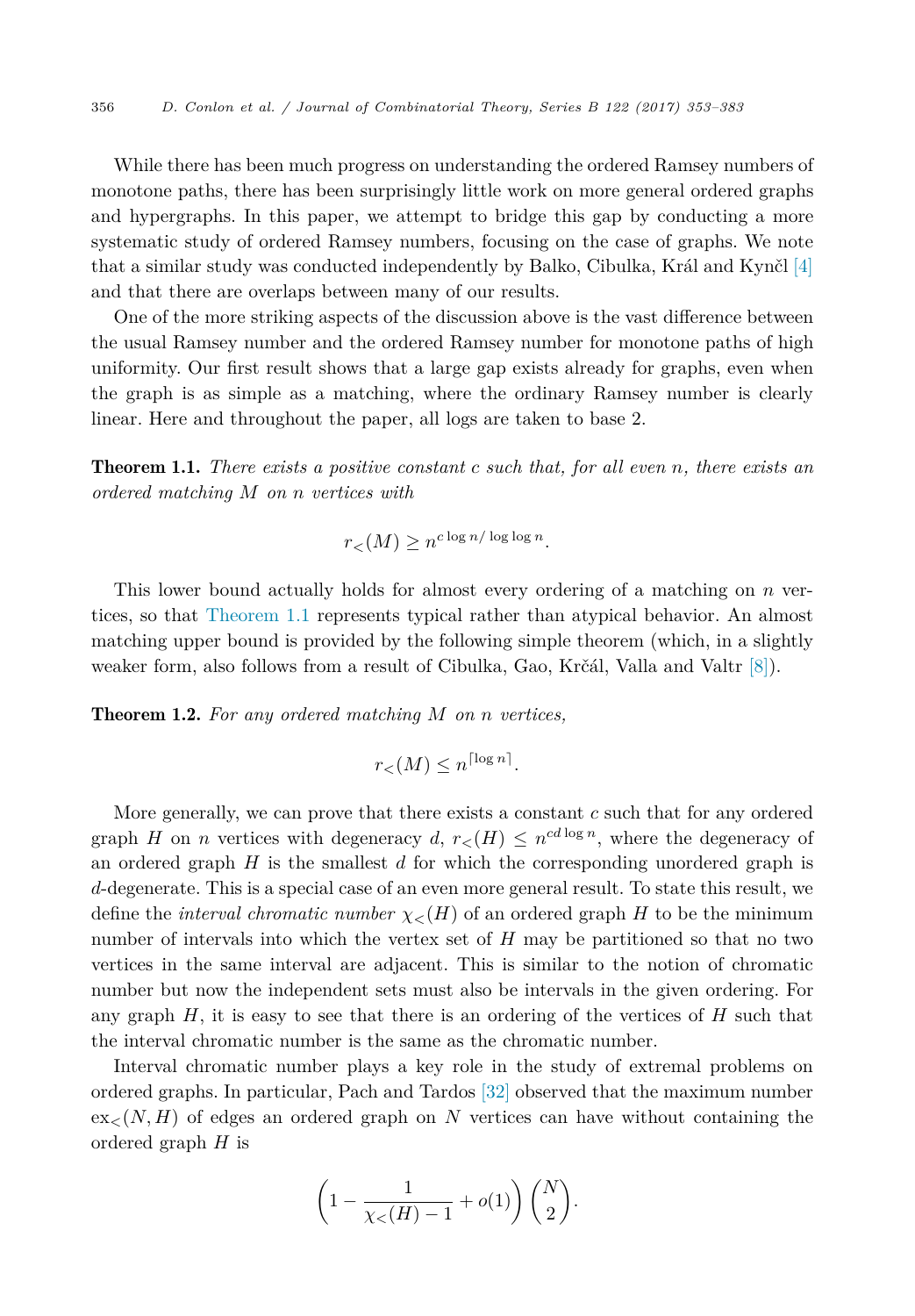<span id="page-4-0"></span>The following result shows that it also plays a fundamental role in ordered Ramsey theory.

Theorem 1.3. *There exists a constant c such that for any ordered graph H on n vertices with degeneracy d and interval chromatic number χ,*

$$
r_{<} (H) \leq n^{cd \log \chi}.
$$

In particular, this result implies that there are orderings under which the ordered Ramsey number of a *d*-degenerate graph with *n* vertices is polynomial in *n*. The following result shows that restricting the interval chromatic number is still not enough to force the ordered Ramsey number to be linear, even for matchings. It is also close to best possible, since an elementary argument (see Section [2\)](#page-6-0) shows that  $r<sub>lt</sub>(M) \leq n^2$  for any matching *M* with *n* vertices and interval chromatic number 2.

Theorem 1.4. *There exists a positive constant c such that, for all even n, there exists an ordered matching M on n vertices with interval chromatic number* 2 *and*

$$
r_{<}(M) \ge \frac{cn^2}{\log^2 n \log \log n}.
$$

So far, our results have focused on very sparse graphs. For denser graphs, the ordered Ramsey number behaves more like the usual Ramsey number. Indeed, we have the following result, which generalizes a result of the first author [\[10\]](#page-29-0) in two ways: firstly, by estimating the ordered Ramsey number rather than just the usual Ramsey number and, secondly, by replacing maximum degree with degeneracy.

Theorem 1.5. *There exists a constant c such that for any ordered graph H on n vertices with degeneracy at most d,*

$$
rlt(H) \leq 2^{cd \log^2(2n/d)}.
$$

This result is close to sharp when *d* is very large and also, by [Theorem 1.1,](#page-3-0) when *d* is very small. We note two simple corollaries of this theorem. The first, proved for the usual Ramsey number in [\[10\],](#page-29-0) says that for any graph on *n* vertices with  $o(n^2)$  edges, the ordered Ramsey number is  $2^{o(n)}$ . This follows by noting that any graph on *n* vertices with at most  $\delta n^2$  edges has degeneracy at most  $(2\delta)^{1/2}n$  and substituting into Theorem 1.5. More precisely, we have the following result.

Corollary 1.6. *There exists a constant c such that for any ordered graph H on n vertices with at most δn*<sup>2</sup> *edges,*

$$
r_{<}(H) \leq 2^{c\sqrt{\delta}\log^2(1/\delta)n}.
$$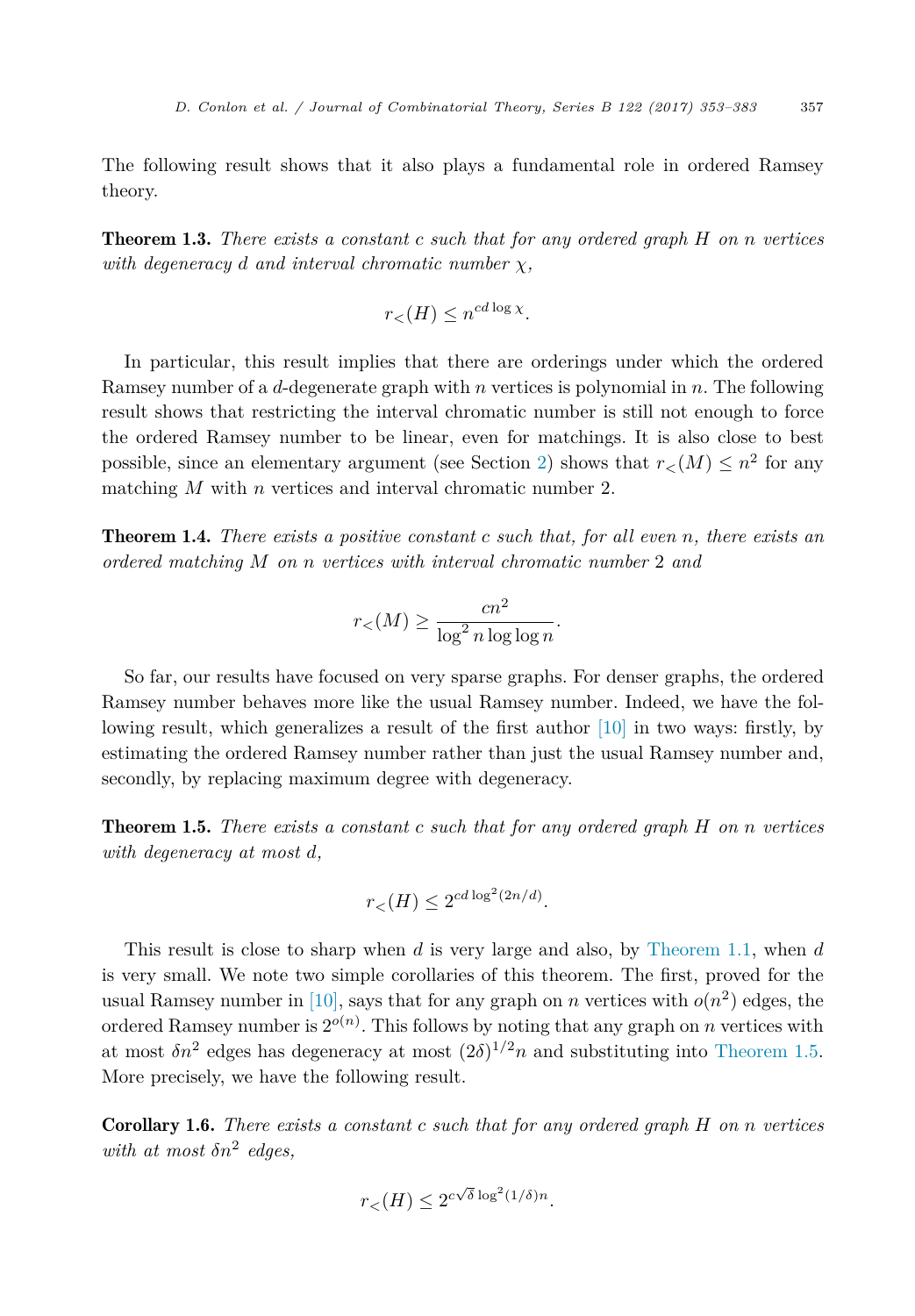<span id="page-5-0"></span>Since any graph *H* with degeneracy at least *d* contains a subgraph of minimum degree at least *d*, a simple application of the probabilistic method implies that the Ramsey number of *H* must be at least  $2^{\frac{d}{2}}$ . Using also the elementary observation that  $r(H) \geq n$ , we have the following corollary.

Corollary 1.7. *There exists a constant c such that for any ordered graph H on n vertices with degeneracy d,*

$$
r_{<} (H) \le r(H)^{c\gamma(H)},
$$

 $where \gamma(H) = \min\{\log^2(2n/d), d\log(2n/d)\}.$ 

It is also interesting to define an off-diagonal version of the ordered Ramsey number. Given two ordered graphs *G* and *H*, we define the ordered Ramsey number  $r<sub>≤</sub>(G, H)$ to be the smallest natural number *N* such that any two-coloring of the edges of the complete graph on vertex set [*N*] in red and blue, say, contains either a red ordered copy of *G* or a blue ordered copy of *H*. To give an example, we note that the proof of the Erdős–Szekeres theorem on monotone subsequences given earlier actually shows that

$$
r_{\lt}(P_m, K_n) = (m-1)(n-1) + 1. \tag{1}
$$

In the classical case, the most intensively studied off-diagonal Ramsey number is  $r(K_n, K_3)$ . It is easy to see that  $r(K_n, K_3) \leq n^2$  and a well-known result of Ajtai, Komlós and Szemerédi [\[1\]](#page-29-0) improves this to  $r(K_n, K_3) = O(\frac{n^2}{\log n})$ . In a remarkable breakthrough, Kim [\[24\]](#page-29-0) showed that this upper bound is essentially tight, that is, that  $r(K_n, K_3)$  =  $\Omega(\frac{n^2}{\log n})$ . Recent advances in the study of triangle-free processes [\[5,16\]](#page-29-0) have led to further improvements in these bounds, so that  $r(K_n, K_3)$  is now known up to an asymptotic factor of 4.

The main off-diagonal problem that we treat in the ordered case is that of determining the ordered Ramsey number  $r<sub>lt</sub>(M, K<sub>3</sub>)$ , where M is an ordered matching on *n* vertices. For the upper bound, we could only prove the trivial estimate  $r<sub>lt</sub>(M, K_3) \leq r<sub>lt</sub>(K_n, K_3) = O(\frac{n^2}{\log n})$ . For the lower bound, we have the following result, which improves considerably on the trivial linear bound.

Theorem 1.8. *There exists a positive constant c such that, for all even n, there exists an ordered matching M on n vertices with*

$$
r_{<} (M, K_3) \ge c \left(\frac{n}{\log n}\right)^{4/3}.
$$

In the next section, we will study the ordered Ramsey number of matchings, proving [Theorems 1.1,](#page-3-0) 1.2 and 1.4. We will also show that the ordered Ramsey number of matchings with bounded bandwidth is at most polynomial in the number of vertices.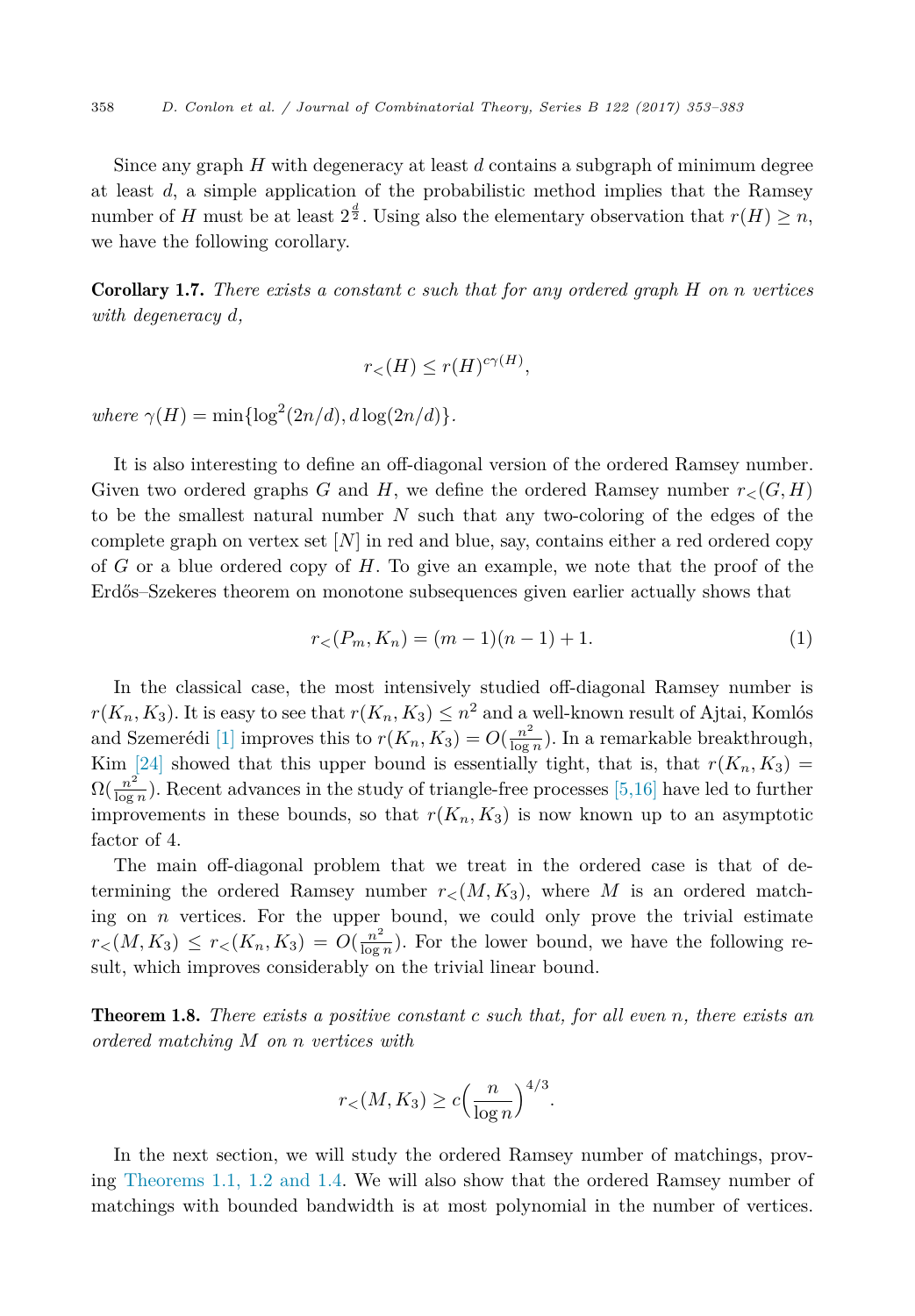<span id="page-6-0"></span>In Section [3,](#page-11-0) we will prove [Theorems 1.3 and](#page-4-0) 1.5. The proof of [Theorem 1.8](#page-5-0) is given in Section [4.](#page-16-0) We conclude, in Sections [5](#page-20-0) and [6,](#page-26-0) with some further remarks and a collection of open problems. In particular, we observe a connection between ordered Ramsey numbers and hypergraph Ramsey numbers. We also classify those graphs which have linear ordered Ramsey number in every ordering. Throughout the paper, we omit floor and ceiling signs whenever they are not essential. We also do not make any serious attempt to optimize absolute constants in our statements and proofs.

# 2. Matchings

We begin with a simple upper bound for the ordered Ramsey number of matchings in terms of the number of vertices *n* and the interval chromatic number  $\chi$ . By saying that the *χ*-partite graph  $K_{n',n',...,n'}$  is trivially ordered, we mean that the vertices of each partite set appear as an interval.

**Theorem 2.1.** Let  $M$  be an ordered matching on  $[n]$  and let  $K = K_{n',n',...,n'}$  be a trivially *ordered*  $\chi$ *-partite graph with*  $\chi \geq 2$ *. Then* 

$$
r_{<} (M, K) \le n^{\lceil \log \chi \rceil} n'.
$$

*In particular, if*  $M$  *is an ordered matching on n vertices of interval chromatic number*  $\chi$ *, then*

$$
r_<(M) \le n^{\lceil \log \chi \rceil + 1}.
$$

**Proof.** It suffices to prove the statement when  $\chi = 2^j$  for positive integers *j*. We prove this by induction on *j*. For the base case  $j = 1$ , we have to show that  $r<$   $(M, K_{n',n'}) \leq nn'$ . To see this, suppose that we are given a two-coloring of the edges of  $K_{N_1}$  with  $N_1 = nn'$ . Partition  $[N_1]$  into *n* consecutive intervals  $V_1, V_2, \ldots, V_n$ , each of length *n*'. We try to embed a red copy of *M* by placing vertex *i* in the set  $V_i$  for each  $i = 1, 2, \ldots, n$ . If this procedure does not produce a red copy of  $M$ , then there are two indices  $i_1$  and  $i_2$  such that every edge between  $V_{i_1}$  and  $V_{i_2}$  is blue. That is, we find either a red copy of M or a blue copy of  $K_{n',n'}$ .

Let  $N_j = n^j n'$  and suppose that any two-coloring of the edges of  $[N_{j-1}]$  contains either a red copy of *M* or a blue copy of the trivially ordered  $2^{j-1}$ -partite graph  $K_{n',n',...,n'}$ . Partition  $[N_i]$  into *n* consecutive intervals  $V_1, V_2, \ldots, V_n$ , each of length  $N_{i-1}$ . We again try to embed a red copy of *M* by placing vertex *i* in the set  $V_i$  for each  $i = 1, 2, \ldots, n$ . If this procedure does not produce a red copy of  $M$ , then there are two indices  $i_1$  and  $i_2$ such that every edge between  $V_{i_1}$  and  $V_{i_2}$  is blue. Moreover, by the induction hypothesis, either one of  $V_{i_1}$  or  $V_{i_2}$  contains a red copy of M, in which case we are done, or both  $V_{i_1}$ and  $V_{i_2}$  contain a blue copy of the  $2^{j-1}$ -partite graph  $K_{n',n',...,n'}$ . Combining the two gives a blue copy of the 2<sup>*j*</sup>-partite graph  $K_{n',n',...,n'}$ .  $\Box$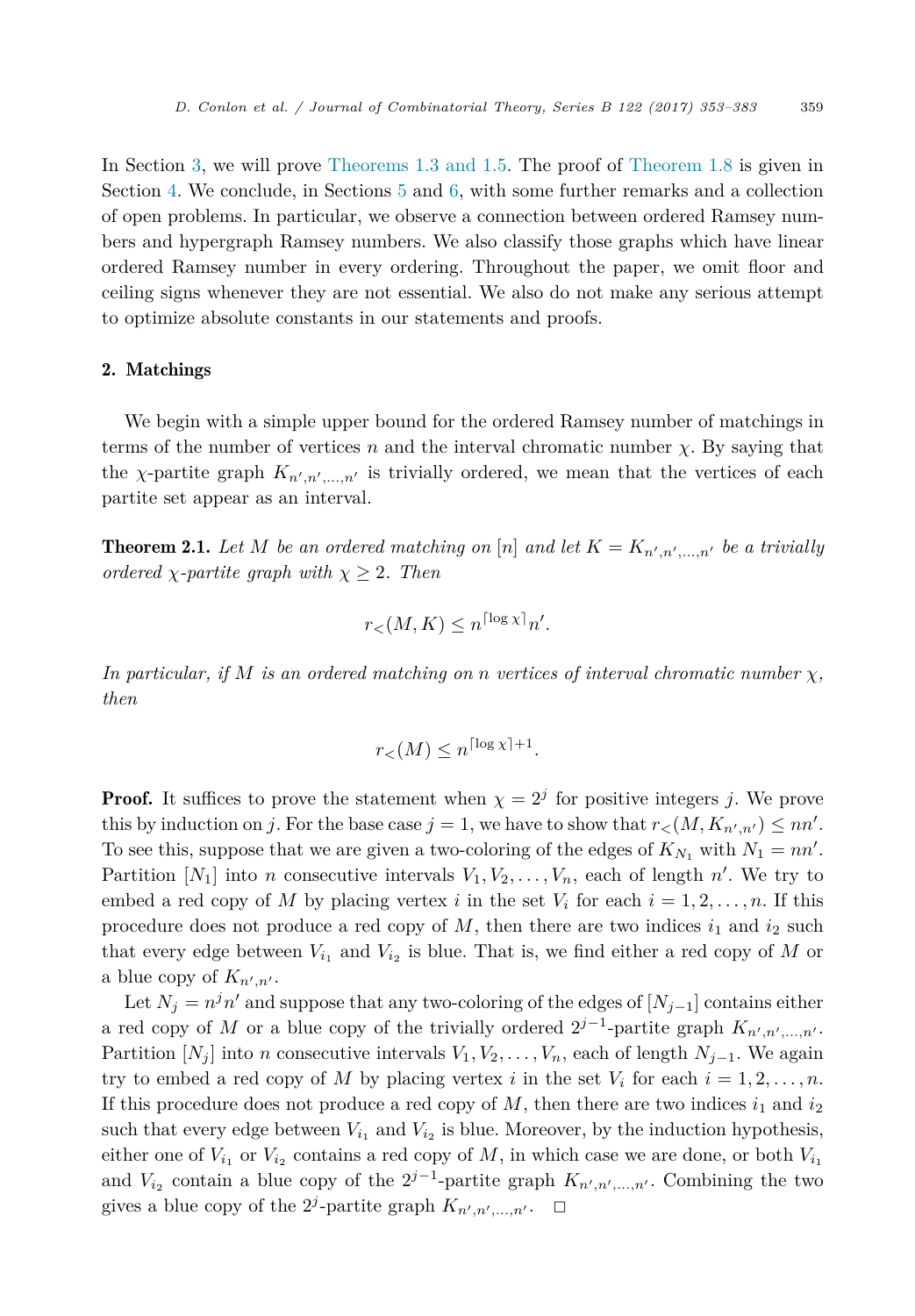<span id="page-7-0"></span>Since any ordered matching *M* on *n* vertices is a subgraph of  $K_n = K_{1,1,\dots,1}$ , the *n*-partite graph with parts of size 1, we see that  $r<sub>lt</sub>(M) \leq r<sub>lt</sub>(M, K_n) \leq n^{\lfloor \log n \rfloor}$ , es-tablishing [Theorem 1.2.](#page-3-0) We will now prove [Theorem 1.1](#page-3-0) by showing that  $r<sub>></sub>(M) \ge$  $n^{c \log n / \log \log n}$  for almost all orderings. We need a simple lemma which says that in a randomly ordered matching with *n* vertices, that is, an ordered matching chosen uniformly at random from the set of all possible orderings of a matching with *n* vertices, any two disjoint intervals of length at least  $4\sqrt{n \log n}$  have an edge between them.

Lemma 2.2. *Let M be a random matching on vertex set* [*n*]*. Then, asymptotically almost surely, there is an edge between any <i>two disjoint intervals of length at least*  $4\sqrt{n \log n}$ *.* 

**Proof.** Given two disjoint sets *A* and *B* of order *t*, where *t* is even, the probability that a random matching has no edges between *A* and *B* is at most

$$
\left(\frac{n-t-1}{n-1}\right)\left(\frac{n-t-3}{n-3}\right)\cdots\left(\frac{n-2t+1}{n-t+1}\right)\leq \left(\frac{n-t}{n}\right)^{t/2}\leq e^{-t^2/2n},
$$

where the first inequality holds since  $\frac{n-t-k}{n-k} < \frac{n-t}{n}$  for all  $k > 0$  and the second inequality follows from the fact that  $1 - x \le e^{-x}$  for all *x*. Since there are at most  $n^2$  pairs of intervals of length *t*, the probability that there exist two intervals of length *t* with no edge between them is at most  $n^2e^{-t^2/2n}$ . For  $t \geq 3\sqrt{n \log n}$ , this tends to zero with *n*. Therefore, taking *t* to be an even integer between  $3\sqrt{n \log n}$  and  $4\sqrt{n \log n}$ , we see that asymptotically almost surely any two disjoint intervals of length at least *t* have an edge between them, completing the proof.  $\Box$ 

Theorem 2.3. *Let M be a random matching on vertex set* [*n*]*. Then, asymptotically almost surely,*

$$
r_{<} (M) \ge n^{\log n/20 \log \log n}.
$$

**Proof.** By Lemma 2.2, we may assume that in *M* any two intervals of length at least  $4\sqrt{n \log n}$  have an edge between them. Let  $s = \lfloor n^{1/4} \rfloor$  and suppose that *c* is a two-coloring of the edges of the complete graph on vertex set [*s*] without a monochromatic clique of order log *n* (such a coloring exists by Ramsey's theorem).

Let  $G_0$  be the graph with a single vertex. For  $i \geq 1$ , we recursively define edge-colored ordered complete graphs  $G_i$  as follows. Let  $G_{i,1}, G_{i,2}, \ldots, G_{i,s}$  be vertex disjoint copies of  $G_{i-1}$ . We form  $G_i$  by placing these copies of  $G_{i,j}$  in sequential order, that is, placing the vertices of  $G_{i,j}$  before the vertices of  $G_{i,j+1}$ , and, for each  $1 \leq j \leq j' \leq s$ , adding a complete bipartite graph in color  $c(j, j')$  between the two graphs  $G_{i,j}$  and  $G_{i,j'}$ .

We prove by induction on  $i$  that the graph  $G_i$  does not contain a monochromatic copy of a subgraph of *M* induced on a subinterval of size at least  $n^{3/4} \cdot (8 \log n)^i$  (we refer to such subgraphs as *subintervals* of *M*). The claim is trivially true for  $i = 0$  since  $G_i$ consists of a single vertex. Suppose now that the claim has been proved for  $G_{i-1}$  and,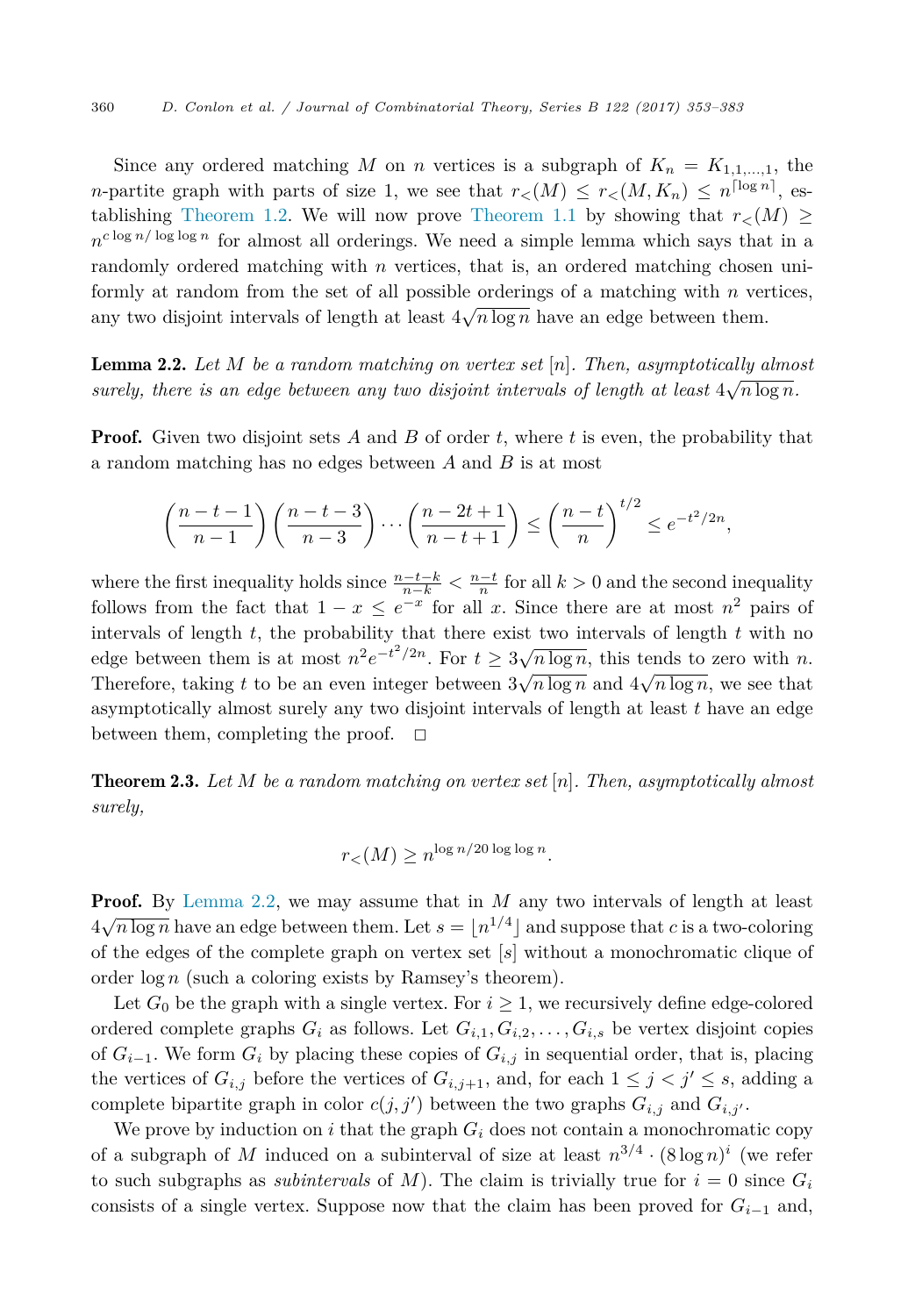<span id="page-8-0"></span>for the sake of contradiction, suppose that  $G_i$  contains a monochromatic subinterval  $M'$ of *M* of size at least  $n^{3/4} \cdot (8 \log n)^i$ . Abusing notation, we also let *M'* denote this copy in  $G_i$ . Without loss of generality, we may assume that it is a red copy. For  $j = 1, 2, \ldots, s$ , let  $W_j = V(G_{i,j}) \cap V(M')$  and note that each  $W_j$  forms a subinterval of M. We call a set  $W_j$  *small* if  $|W_j| < 4\sqrt{n \log n}$  and *large* otherwise.

There are at most  $4\sqrt{n \log n} \cdot s \le 4n^{3/4}\sqrt{\log n}$  vertices of M' in small sets  $W_j$ . Therefore, at least  $\frac{1}{2}n^{3/4} \cdot (8 \log n)^i$  vertices lie in large sets  $W_j$ . By our assumption, there exists a red edge of *M* between every pair of large sets. However, since *c* does not contain a monochromatic clique of order  $\log n$ , there are fewer than  $\log n$  large sets  $W_i$ . Therefore, for some index  $\overline{j}$ , we have

$$
|V(G_{i,\overline{j}}) \cap V(M')| \ge \frac{1}{\log n} \cdot \frac{1}{2} n^{3/4} (8 \log n)^{i} \ge n^{3/4} \cdot (8 \log n)^{i-1},
$$

contradicting the induction hypothesis. Since

$$
n^{3/4} \cdot (8 \log n)^{\log n/4 \log(8 \log n)} = n,
$$

we see that for  $t = \lfloor \frac{\log n}{4 \log(8 \log n)} \rfloor$  the graph  $G_t$  does not contain a monochromatic copy of *M*. Since  $G_t$  has  $s^t$  vertices and, for *n* sufficiently large,  $s^t \geq n^{\frac{\log n}{20 \log \log n}}$ , the claimed lower bound follows.  $\square$ 

The only property of *M* used in the proof of [Theorem 2.3](#page-7-0) is that there is at least one edge between any two disjoint intervals of length  $4\sqrt{n \log n}$ . Since it is straightforward to construct such matchings explicitly (see the start of Section [4\)](#page-16-0), we also have explicit examples of ordered matchings with superlinear ordered Ramsey number.

It follows from [Theorem 2.1](#page-6-0) that if *M* has interval chromatic number 2 then  $r<sub>lt</sub>(M) \le$  $n<sup>2</sup>$ . We now show that this is close to best possible. We will construct our matching using the well-known van der Corput sequence or rather a collection of permutations derived from the van der Corput sequence. To define these permutations, we take the integers {0*,* <sup>1</sup>*, ...,* <sup>2</sup>*<sup>h</sup>*−1}, write each as <sup>a</sup> binary expansion with *<sup>h</sup>* digits and reverse its expansion. We call the resulting permutation  $\pi : [2^h] \to [2^h]$  a van der Corput permutation. For  $n = 2<sup>h</sup>$ , these permutations are known to have the property that for any pair of intervals  $I, J \subseteq [n],$ 

$$
\left| |\pi(I) \cap J| - \frac{|I||J|}{n} \right| \le C \log n, \tag{2}
$$

where *C* is an absolute constant (see, e.g., [29, [Chapter](#page-29-0) 2]). We note that this is a considerably smaller discrepancy than one could hope to achieve using a random permutation. We are now ready to prove [Theorem 1.4](#page-4-0) in the following form.

**Theorem 2.4.** *There exists a positive constant c such that for all*  $n = 2<sup>h</sup>$  *there is a matching of interval chromatic number* 2 *with* 2*n vertices satisfying*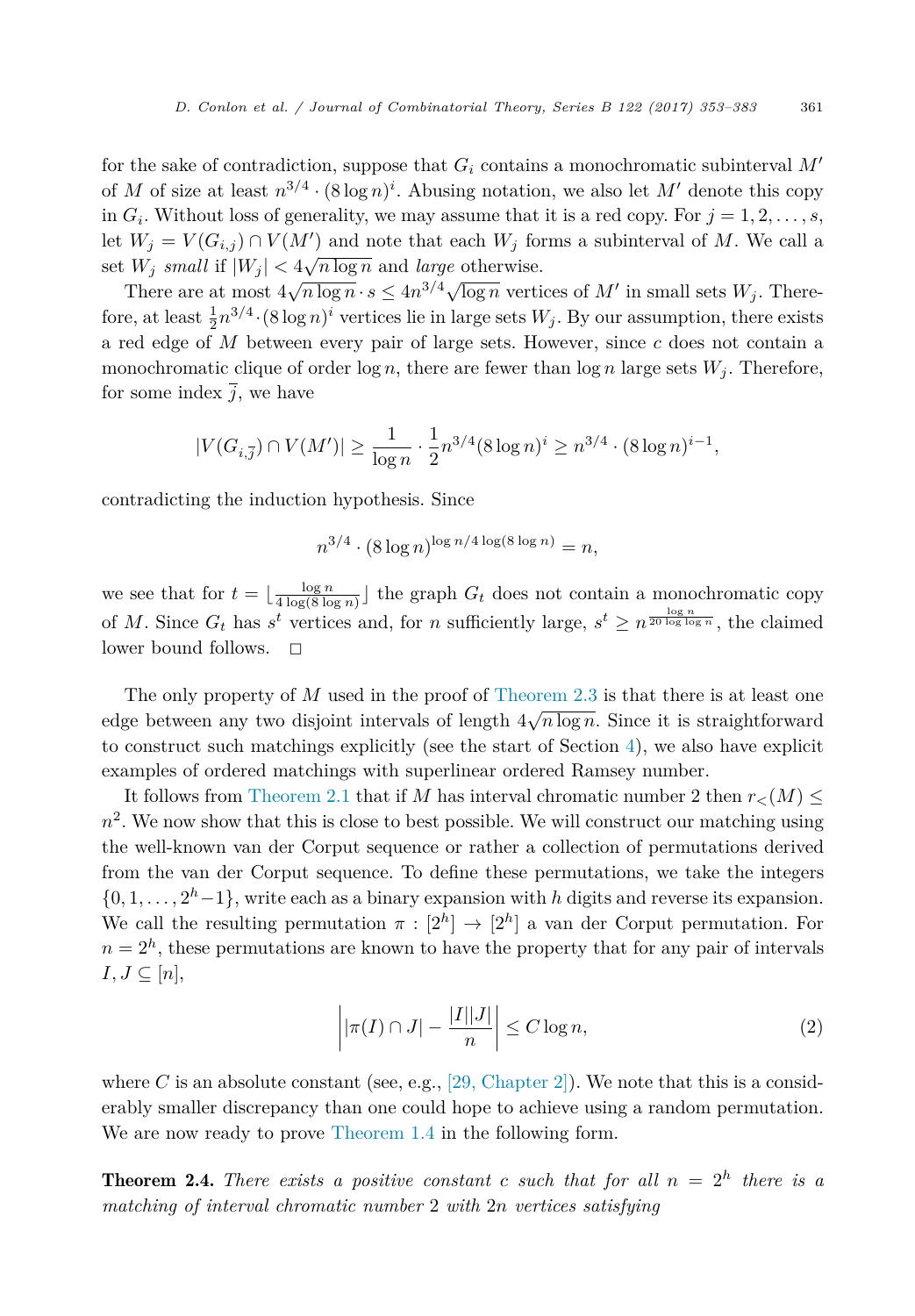362 *D. Conlon et al. / Journal of Combinatorial Theory, Series B 122 (2017) 353–383*

$$
r_{<} (M) \ge \frac{cn^2}{\log^2 n \log \log n}.
$$

**Proof.** Let  $\pi$  be the van der Corput permutation. We take  $M$  to be the ordered perfect matching with interval chromatic 2 on [2*n*] which matches  $i \in [n]$  with  $n + \pi(i)$ .

Let  $s = \frac{n}{8 \log n}$  and  $t = \frac{8cn}{\log n \log \log n}$ , where *c* is a sufficiently small positive constant. Consider a random red/blue-coloring  $\chi$  of the edges of the complete graph with loops on  $[t]$ . Let  $I_i = [(i-1)s+1, is]$  for  $1 \leq i \leq t$ . Let  $\psi$  be the red/blue-coloring of the complete graph on [ts], where every edge between  $I_i$  and  $I_j$  is of color  $\chi(i,j)$ . We will show that with positive probability the edge coloring  $\psi$  does not have a monochromatic ordered copy of *M* and, therefore,  $r<sub>lt</sub>(M) > ts = \frac{cn^2}{\log^2 n \log \log n}$ . By symmetry between the two colors, it suffices to show that the probability that the red graph contains an ordered copy of *M* is less than 1*/*2. Note that the red graph is a blow-up of the random graph with loops on  $[t]$ , where each vertex *i* is replaced by an interval  $I_i$  of length *s*.

If the coloring  $\psi$  contains a red copy of *M*, then there exists an integer *k* with  $1 \leq k \leq t$ and partitions  $[n] = A_1 \cup \cdots \cup A_k$ ,  $[n+1, 2n] = B_k \cup B_{k+1} \cup \cdots \cup B_t$  of the vertex set of *M* into intervals such that  $A_i$  embeds into  $I_i$  for all  $1 \leq i \leq k$  and  $B_j$  embeds into  $I_j$  for all  $k \leq j \leq t$ . Each  $A_i$  and  $B_j$  has size at most *s* and if  $\pi(A_i) + n$  contains an element of  $B_j$ , then  $\chi(i, j)$  must be red. We note that there are at most

$$
\binom{2n+t}{t} \le \left(e((4c)^{-1}\log n \log\log n + 1)\right)^t \le e^{9cn/\log n}
$$

different partitions of this form. We now fix such a partition.

Let  $d = 2 \log n$ . Let  $A_{i_0}$  be the  $(d+1)$ th largest interval of the form  $A_i$  and  $B_{j_0}$  the  $(d+1)$ th largest interval of the form  $B_j$ . If  $|A_{i_0}||B_{j_0}| > Cn \log n$ , then every interval  $A_i$ with size at least  $|A_{i_0}|$  and every interval  $B_j$  with size at least  $|B_{j_0}|$  has an edge of M between them. Therefore, if the partition gave rise to a monochromatic red copy of *M*, *χ* would contain a red complete bipartite graph with parts of size *d*. The probability of this event is at most

$$
2^{-d^2} \binom{t}{d}^2 < 2^{-d^2} \frac{t^{2d}}{d!^2} < \frac{1}{4}.
$$

Otherwise, we may suppose that  $|A_{i_0}||B_{i_0}| \leq Cn \log n$ . As each  $A_i$  and each  $B_i$  has size at most  $s$ , there are at most  $2ds$  edges of  $M$  coming from some  $A_i$  of size larger than  $A_{i_0}$  or some  $B_j$  of size larger than  $|B_{i_0}|$ . Therefore, there are at least  $n-2ds \geq n/2$ edges of *M* between those  $A_i$  and  $B_j$  with  $|A_i| \leq |A_{i_0}|$  and  $|B_j| \leq |B_{i_0}|$  and hence between those  $A_i$  and  $B_j$  with  $|A_i||B_j| \leq Cn \log n$ . By [\(2\),](#page-8-0) each such pair  $A_i$ ,  $B_j$  has at most  $\frac{|A_i||B_j|}{n} + C \log n \leq 2C \log n$  edges between them and thus there are at least  $\frac{n/2}{2C \log n} = \frac{n}{4C \log n}$  pairs  $A_i$ ,  $B_j$  for which there is at least one edge of *M* between  $A_i$ and  $B_j$ . But this implies that the coloring  $\chi$  contains a particular red subgraph with at least  $\frac{n}{4C \log n}$  edges, which occurs with probability at most  $2^{-n/4C \log n}$ . Since the collection of edges is determined by the choice of the  $A_i$  and  $B_j$  and there are at most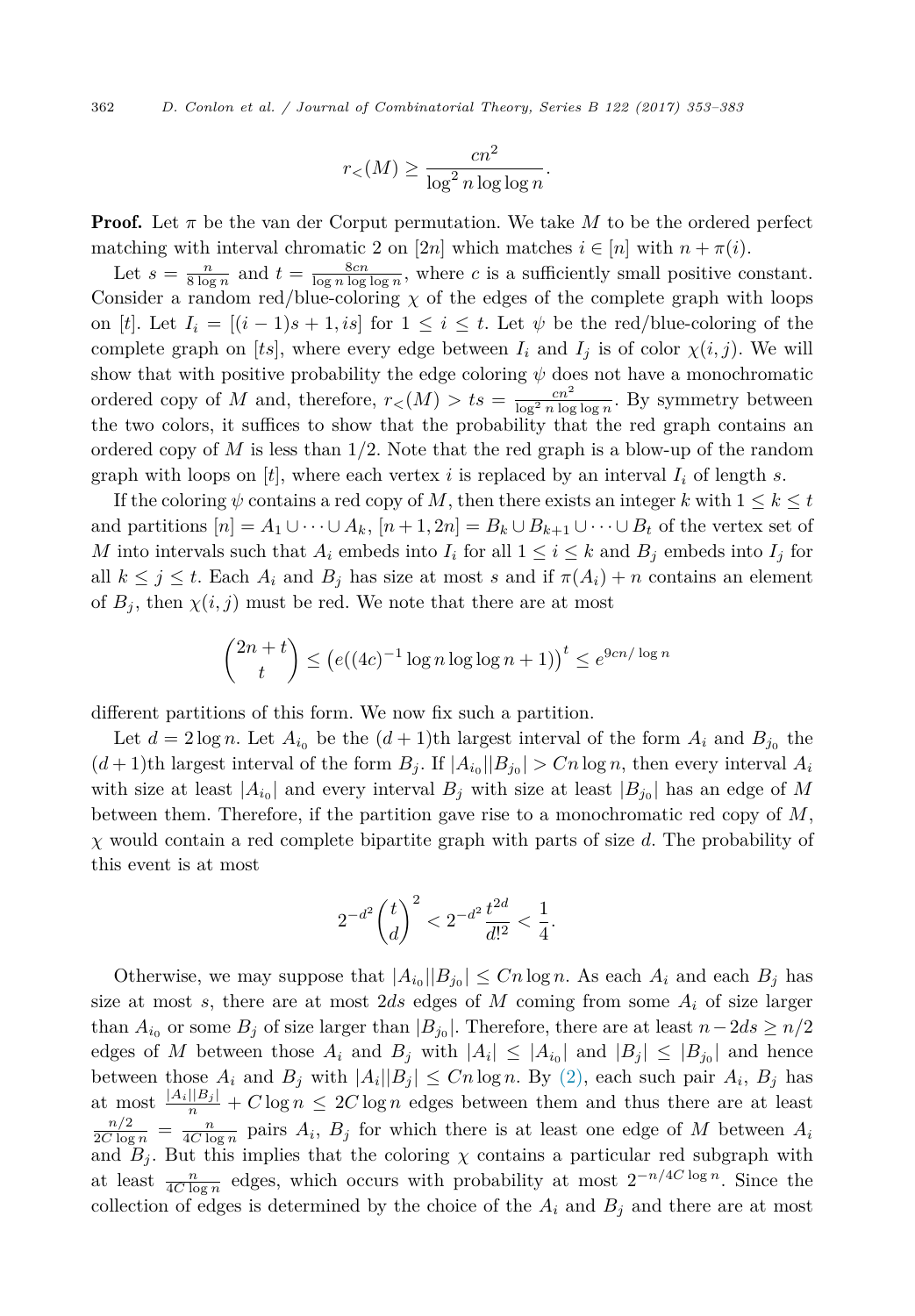<span id="page-10-0"></span> $e^{9cn/\log n}$  choices for these sets, we therefore see that the probability the coloring  $\psi$ contains a red copy of such a graph is at most

$$
e^{9cn/\log n}2^{-n/4C\log n} < \frac{1}{4},
$$

for *c* sufficiently small. Hence, we see that the probability  $\psi$  contains a red copy of M is at most  $1/2$ , completing the proof.  $\Box$ 

The ordered Ramsey number of a matching is not always controlled by the interval chromatic number. For example, despite having interval chromatic number which is linear in *n*, the ordered Ramsey number of the matching with edges  $(1, 2), (3, 4), \ldots, (n-1, n)$ is clearly linear in *n*. More generally, if we know that a matching has bounded bandwidth with respect to the given ordering, that is, there exists a k such that  $|i - j| \leq k$  for any edge  $(i, j)$ , then we can show that the ordered Ramsey number is at most a polynomial whose power is dictated by the bandwidth. The proof of this fact relies on the next lemma.

Given two ordered graphs *G* and *H*, we define their *ordered lexicographic product G*·*H* to be the graph consisting of  $t := |H|$  consecutive ordered copies of *G*, which we call  $G_1, G_2, \ldots, G_t$ , with all vertices of  $G_i$  joined to all vertices of  $G_j$  if and only if  $(i, j)$  is an edge of *H*.

Lemma 2.5. *For any ordered matching M and any ordered graphs G and H,*

$$
r_{<} (M, G \cdot H) \le r_{<} (M, G) \cdot r_{<} (M, H).
$$

**Proof.** Suppose that we are given a two-coloring of the edges of  $K_N$  with  $N = r<sub>lt</sub>(M, G)$ .  $r<sub>lt</sub>(M, H)$ . Partition [*N*] into  $s := r<sub>lt</sub>(M, H)$  consecutive intervals  $V_1, V_2, \ldots, V_s$ , each of length  $r<sub>lt</sub>(M, G)$ . We consider the reduced graph with *s* vertices  $v_1, v_2, \ldots, v_s$ , connecting  $v_i$  and  $v_j$  in red if there are any edges between  $V_i$  and  $V_j$  in red and in blue otherwise, that is, if the bipartite graph between  $V_i$  and  $V_j$  is completely blue. If the reduced graph contains a red ordered copy of *M* then so does the original graph. We may therefore assume that the reduced graph has a blue ordered copy of *H* with vertices  $v_i, v_{i_2}, \ldots, v_{i_t}$ , where  $t := |H|$ . This gives vertex sets  $V_{i_1}, V_{i_2}, \ldots, V_{i_t}$  such that there are complete blue bipartite graphs between vertex sets corresponding to edges of  $H$ . Since  $V_{i_j}$  has size  $r<sub>lt</sub>(M, G)$ , we see that either some  $V_{i_j}$  contains an ordered red copy of M, in which case we are done, or every  $V_{i_j}$  contains an ordered blue copy of  $G$ . In the latter case, we may use the blue edges between pieces to get an ordered blue copy of  $G \cdot H$ , completing the proof.  $\square$ 

The result about bandwidth mentioned earlier is now an easy consequence of this lemma. We say that an ordered graph has *bandwidth* at most *k* if  $|i - j| \leq k$  for every edge  $(i, j)$ . We also write  $P_n^k$  for the *k*<sup>th</sup> power of a path, the ordered graph on  $[n]$  where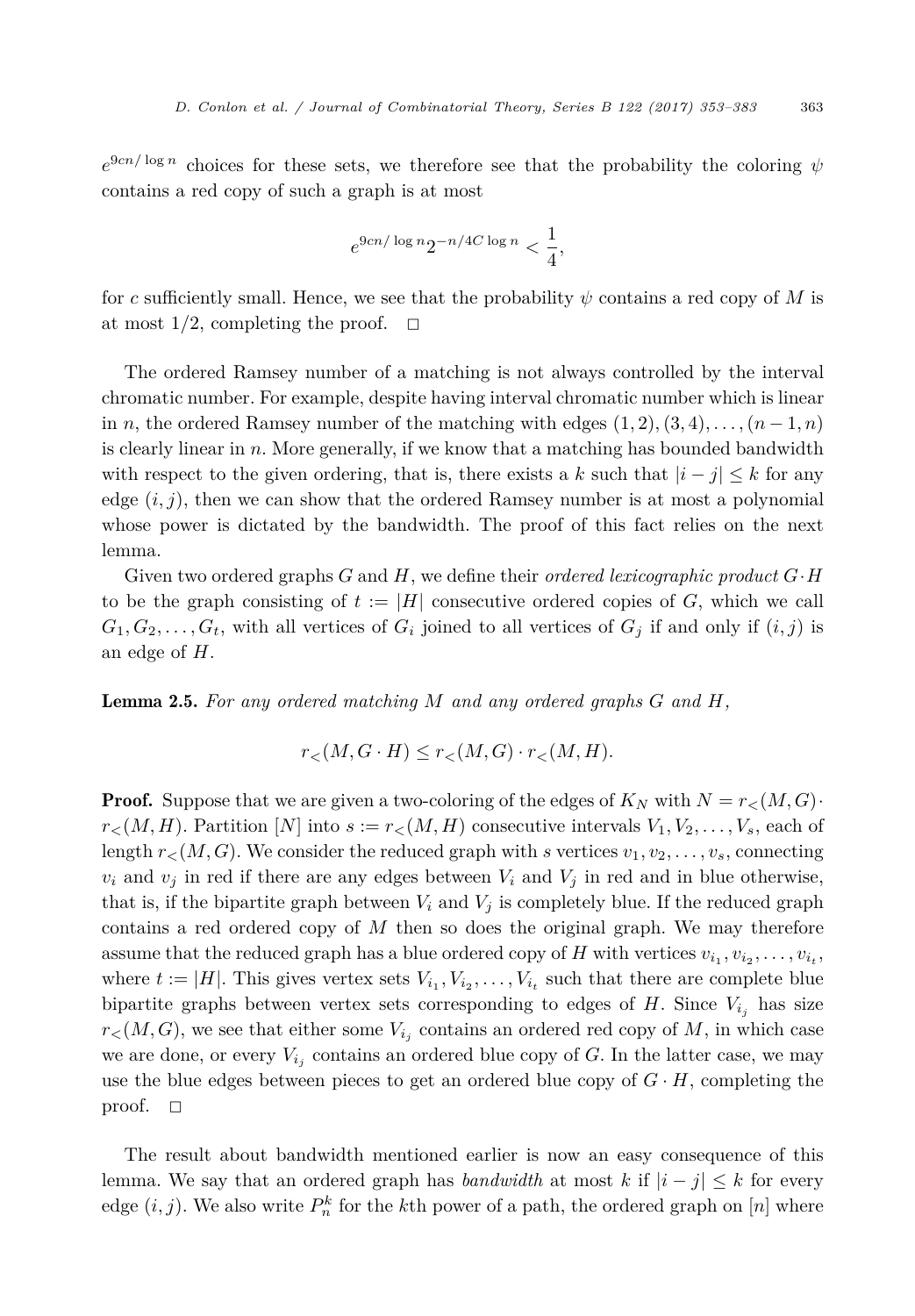<span id="page-11-0"></span>*i* and *j* are adjacent if and only if  $|i - j| \leq k$ . Note that an ordered graph on [*n*] has bandwidth at most  $k$  if and only if it is a subgraph of  $P_n^k$ .

Theorem 2.6. *For any ordered matching M on n vertices and any positive integer k,*

$$
r_{<} (M, P_n^k) \le n^{\lceil \log k \rceil + 2}.
$$

*In particular, if M is an ordered matching on n vertices with bandwidth at most k, then*

$$
r_<(M) \le n^{\lceil \log k \rceil + 2}.
$$

**Proof.** To begin, note that  $P_n^k$  is a subgraph of  $K_k \cdot P_n$ . By [Lemma 2.5,](#page-10-0) it follows that

$$
r_{<} (M, P_n^k) \le r_{<} (M, K_k) \cdot r_{<} (M, P_n).
$$

[Theorem 2.1](#page-6-0) implies that  $r<$   $(M, K_k)$   $\leq n^{\lceil \log k \rceil}$  and observation [\(1\)](#page-5-0) from the introduction implies that  $r<sub>lt</sub>(M, P_n) \leq r<sub>lt</sub>(K_n, P_n) \leq n^2$ . The result follows.  $\Box$ 

## 3. General graphs

In this section, we will prove [Theorems 1.3 and 1.5.](#page-4-0) We begin with [Theorem 1.3,](#page-4-0) which is contained in the following result.

Theorem 3.1. *Let H be an ordered d-degenerate graph on n vertices with maximum degree*  $\Delta$  and let  $K = K_{n',n',\dots,n'}$  be a trivially ordered complete  $\chi$ -partite graph. Let  $s = \lceil \log \chi \rceil$ *and*  $D = 8\chi^2 n'$ *. Then* 

$$
rlt(H, K) \le 2^{s^2d + s} \Delta^s n^s D^{ds+1}.
$$

*In particular, if H is an ordered d-degenerate graph on n vertices with interval chromatic number χ, then*

$$
r_{<} (H) \le n^{32d \log \chi}.
$$

The next lemma is the key technical step in the proof of Theorem 3.1. It says that if a graph on [*N*] does not contain a copy of a particular ordered *d*-degenerate graph *H* then it contains an ordered collection of large subsets with low density between each pair of subsets. In the unordered case, analogues of this result may be found in [\[19,23\].](#page-29-0) To prove the lemma, we will attempt to embed *H* greedily. If this fails, we can show that there must be two large vertex sets, say *A* and *B*, with low density between them. We then repeat this procedure inside the two vertex sets *A* and *B*. If there is no copy of *H* in *A*, there will be two large vertex subsets  $A_1$  and  $A_2$  with low density between them and, similarly, if there is no copy of  $H$  in  $B$ , there will be two large vertex subsets  $B_1$  and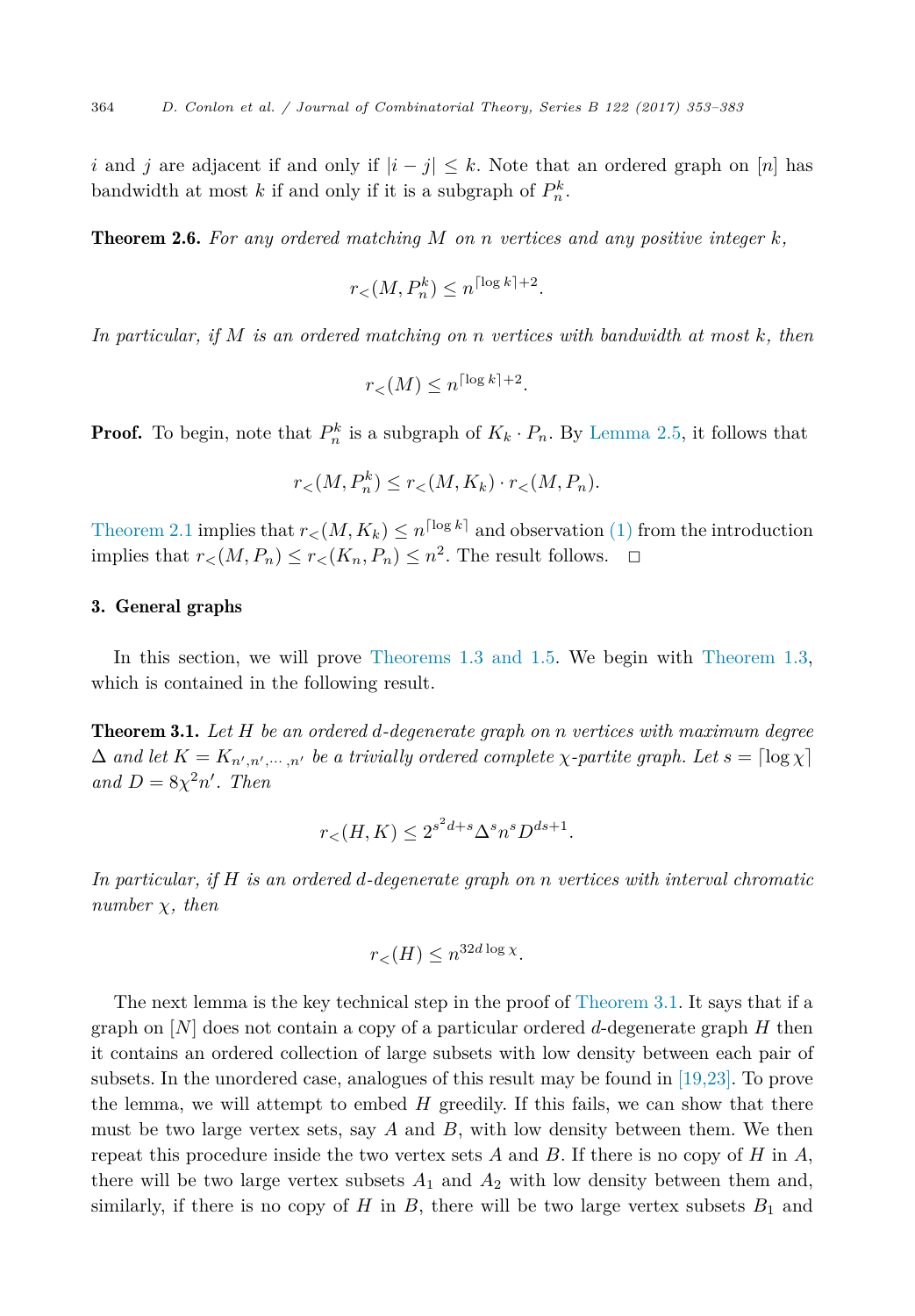<span id="page-12-0"></span>*B*<sup>2</sup> with low density between them. Therefore, we have found four large vertex subsets with low density between each pair of subsets. Iterating this procedure yields the result below.

Lemma 3.2. *Let H be an ordered d-degenerate graph on n vertices with maximum degree*  $\Delta$ *. Suppose that a real number*  $0 < c < 1$  *and a positive integer*  $s \geq 1$  *are given* and that  $N \geq (2\Delta n (2^s c^{-1})^d)^s$ . If an ordered graph on vertex set [N] does not contain *an ordered copy of H, then there exist sets*  $W_1, W_2, \ldots, W_{2^s} \subset [N]$  *such that* 

 $(i)$  for all  $i$ ,  $|W_i| \geq \frac{c^{sd}N}{(2^{sd+1}\Delta n)^s}$ , *(ii)* for  $i < j$ , all vertices in  $W_i$  precede all vertices in  $W_j$ , *(iii)* for  $i < j$ , the density of edges between  $W_i$  and  $W_j$  is at most c.

**Proof.** We will prove the statement by induction on *s* beginning with the base case  $s = 1$ . Let  $v_1, v_2, \ldots, v_n$  be a *d*-degenerate ordering of the vertices of *H*. Partition [*N*] into *n* intervals, each of length at least  $\frac{N}{2n}$ . If the required ordering of the vertices of *H* is  $v_{i_1}, v_{i_2}, \ldots, v_{i_n}$ , then we will label the intervals in order as  $V_{i_1}, V_{i_2}, \ldots, V_{i_n}$ .

Consider the following process for embedding an ordered copy of *H*. We will embed vertices one at a time following the degenerate ordering, at step *t* embedding the vertex  $v_t$  into the set  $V_t$ . To this end, we will try to find, by induction, a sequence of vertices  $w_1, w_2, \ldots, w_t$  with  $w_i \in V_i$  for  $i = 1, 2, \ldots, t$  and sets  $V_{i,t} \subset V_i$  for  $i = t+1, \ldots, n$ satisfying the following properties:

- 1. If  $i, j \leq t$  and  $v_i$  is adjacent to  $v_j$ , then  $w_i$  is adjacent to  $w_j$ .
- 2. If  $j \leq t < i$  and  $v_i$  is adjacent to  $v_j$ , then  $w_j$  is adjacent to every vertex in  $V_{i,t}$ .

3.  $|V_{i,t}| \geq c^{d_{i,t}} |V_i|$  for all  $i > t$ , where  $d_{i,t}$  is the number of neighbors of  $v_i$  in  $\{v_1, \ldots, v_t\}$ .

If the process reaches step *n*, Property 1 implies that mapping  $v_i$  to  $w_i$  for each  $i =$  $1, 2, \ldots, n$  gives the required ordered copy of *H*.

To begin the induction, we let  $V_{i,0} = V_i$  for all *i*. The properties stated above are then trivially satisfied. Suppose now that we have found  $w_1, w_2, \ldots, w_{t-1}$  and  $V_{i,t-1}$  for all  $i \geq t$  and we wish to define  $w_t$  and  $V_{i,t}$  for all  $i > t$ . Let  $I_t = \{i > t : v_i$  is adjacent to  $v_t\}$ and note that  $|I_t| \leq \Delta$ . We have

$$
d_{i,t} = \begin{cases} d_{i,t-1} + 1 & \text{if } i \in I_t, \\ d_{i,t-1} & \text{if } i \notin I_t. \end{cases}
$$

For every  $i > t$  with  $i \notin I_t$ , let  $V_{i,t} = V_{i,t-1}$  and note that these sets satisfy Properties 2 and 3 above. For a vertex  $w \in V_{t,t-1}$  and an index  $i \in I_t$ , let  $V_{i,t}(w)$  be the set of neighbors of *w* in  $V_{i,t-1}$ . If there exists a vertex  $w \in V_{t,t-1}$  such that

$$
|V_{i,t}(w)| \ge c|V_{i,t-1}| \ge c^{d_{i,t-1}+1}|V_i| = c^{d_{i,t}}|V_i|
$$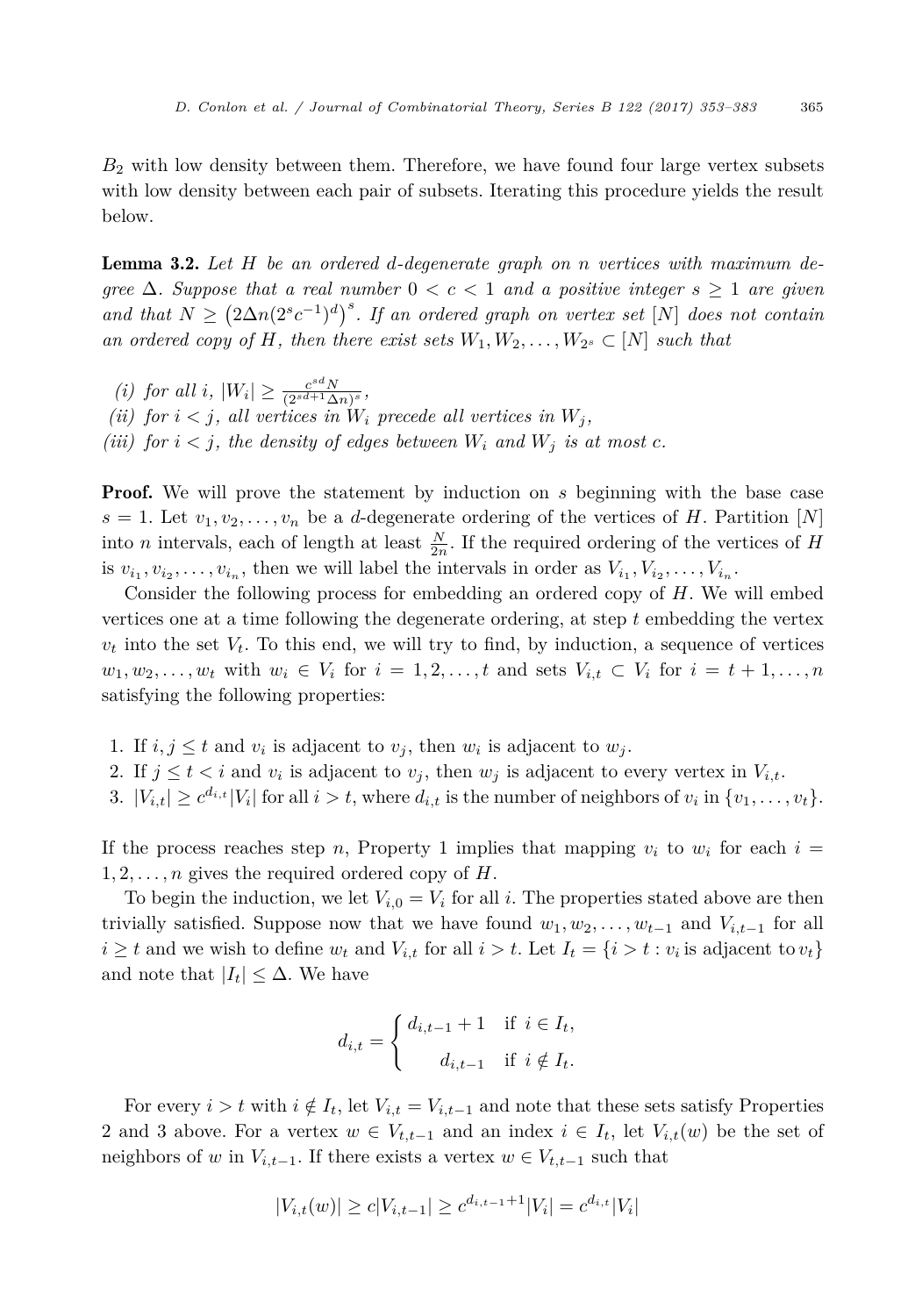for all  $i \in I_t$ , then we may set  $V_{i,t} = V_{i,t}(w)$  for  $i \in I_t$ , take  $w_t = w$  and proceed to the next step. If this is not the case, then for each vertex *w* in  $V_{t,t-1}$  there exists an index  $i \in I_t$  for which  $|V_{i,t}(w)| < c|V_{i,t-1}|$ . By the pigeonhole principle, there exists an index  $i \in I_t$  such that there are at least

$$
\frac{1}{|I_t|} \cdot |V_{t,t-1}| \ge \frac{1}{\Delta} c^{d_{t,t-1}} |V_t| \ge c^{d_{t,t-1}} \frac{N}{2\Delta n}
$$

vertices in  $V_{t,t-1}$  which all have at most  $c|V_{i,t-1}|$  neighbors in  $V_{i,t-1}$ . Let  $W_1$  be these vertices and  $W_2 = V_{i,t-1}$ . Then

$$
|W_1|, |W_2| \ge \frac{c^d N}{2\Delta n}.
$$

Relabeling  $W_1$  and  $W_2$  if necessary, we have found sets  $W_1$  and  $W_2$  satisfying conditions (i), (ii) and (iii) of the lemma. That is, if we cannot find an ordered copy of *H*, we can find sets  $W_1$  and  $W_2$  satisfying properties (i), (ii), and (iii). In fact,  $W_1$  and  $W_2$  satisfy the following stronger conditions:

- $(|i') |W_1|, |W_2| \geq \frac{c^d N}{2\Delta n},$
- (ii) all vertices in  $W_1$  precede all vertices in  $W_2$  or all vertices in  $W_2$  precede all vertices in  $W_1$ ,
- (iii) each vertex in  $W_1$  has at most  $c|W_2|$  neighbors in  $W_2$ .

Suppose now that we are given an integer *s* ≥ 2 and the claim has been proved for all smaller values of *s*. By the stronger form of the case  $s = 1$  with  $c' = 2^{-s}c$ , we can find two sets  $W_1$  and  $W_2$  such that  $|W_1|, |W_2| \ge \frac{c^d N}{2^{sd+1} \Delta n}$  and all the vertices in  $W_1$  have at most  $\frac{c}{2^s} |W_2|$  neighbors in  $W_2$ . By applying the inductive hypothesis inside  $W_1$ , we can  $\text{find sets } W_{1,1}, \cdots, W_{1,2^{s-1}} \text{ such that (i) for all } j, |W_{1,j}| \geq \frac{c^{(s-1)d}|W_1|}{(2^{(s-1)d+1}\Delta n)^{s-1}} \geq \frac{c^{sd}N}{(2^{sd+1}\Delta n)^s},$ (ii) for  $j < j'$ , the vertices in  $W_{1,j}$  precede the vertices in  $W_{1,j'}$ , and (iii) for all *j* and *j'*, the density of edges between  $W_{1,j}$  and  $W_{1,j'}$  is at most *c*.

For each  $j = 1, 2, \ldots, 2^{s-1}$ , let  $X_{2,j} \subset W_2$  be the set of vertices which have at least  $c|W_{1,j}|$  neighbors in  $W_{1,j}$ . By the degree condition on vertices in  $W_1$ , we see that

$$
|X_{2,j}|\cdot c|W_{1,j}|\leq |W_{1,j}|\cdot \frac{c}{2^s}|W_2|,
$$

and hence  $|X_{2,j}| \leq \frac{1}{2^s} |W_2|$ . Therefore,  $\sum_{j=1}^{2^{s-1}} |X_{2,j}| \leq \frac{|W_2|}{2}$ .

Let  $W'_2 = W_2 \setminus \bigcup_{j=1}^{2^{s-1}} X_{2,j}$  and note that  $|W'_2| \ge \frac{|W_2|}{2}$ . All vertices in  $W'_2$  have at most  $c|W_{1,j}|$  neighbors in  $W_{1,j}$  for all  $j = 1, \dots, 2^{s-1}$ . Now apply the  $s - 1$  case to  $W'_2$  to find sets  $W_{2,1}, \cdots, W_{2,2^{s-1}}$ . We have, for all *j*,

$$
|W_{2,j}| \ge \frac{c^{(s-1)d} |W_2'|}{(2^{(s-1)d+1} \Delta n)^{s-1}} \ge \frac{c^{sd}N}{(2^{sd+1} \Delta n)^s},
$$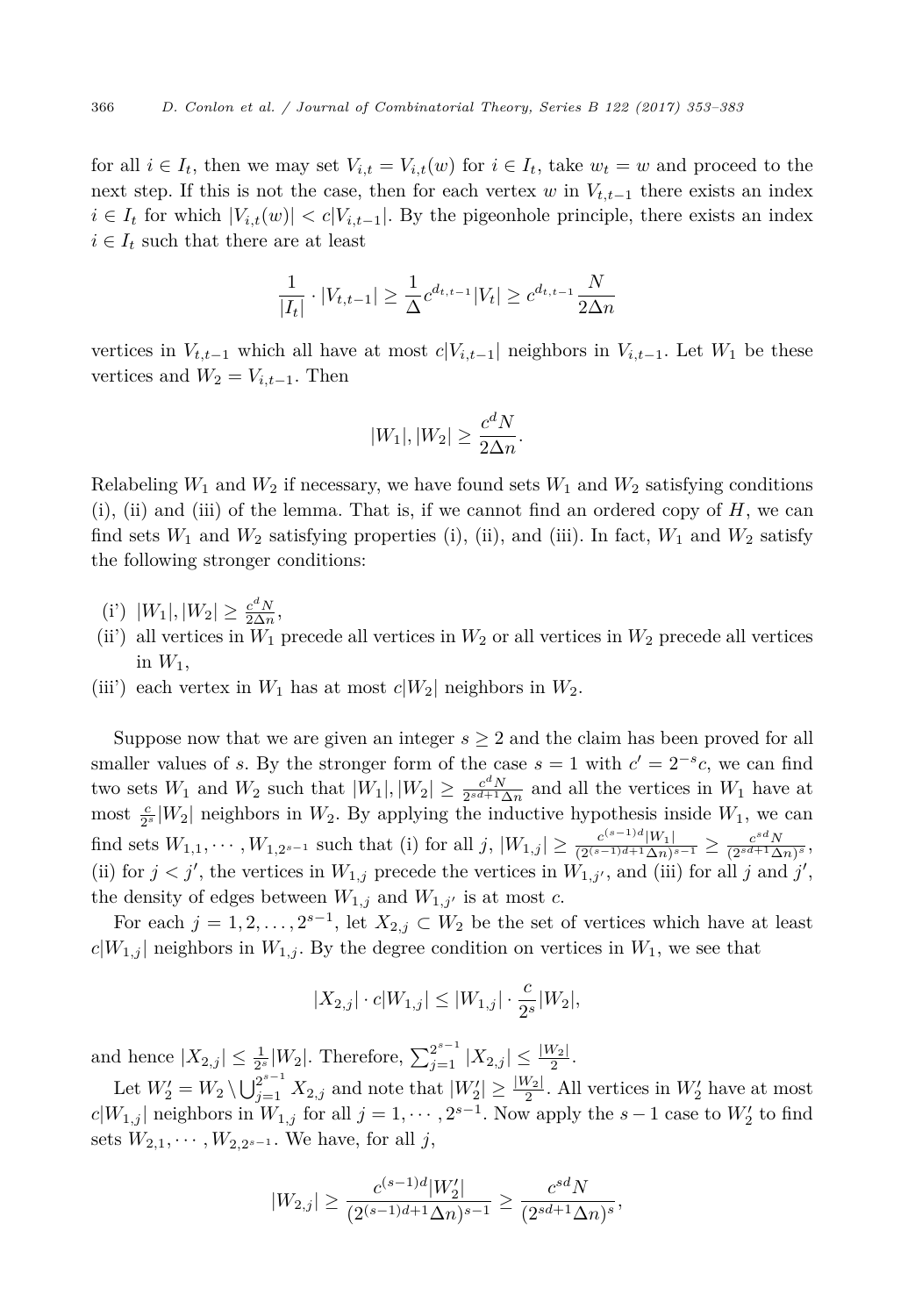<span id="page-14-0"></span>and (relabeling  $W_1$  and  $W_2$ , if necessary) one can easily check that the sets  $W_{1,1}, \dots$  $W_{1,2^{s-1}}, W_{2,1}, \cdots, W_{2,2^{s-1}}$  satisfy the claimed properties.  $\Box$ 

Before moving on to the next ingredient, we note a corollary which we will need later on.

Corollary 3.3. *Let H be an ordered d-degenerate graph on n vertices. Suppose that a real number*  $0 < c < \frac{1}{2}$  *is given and that*  $N \geq (n^2c^{-7d})^4 \log(1/c)$ . If an ordered graph on  $[N]$  does not contain an ordered copy of H, then there is a subset of order at least  $(n^2c^{-7d})^{-4 \log(1/c)}N$  *with edge density at most c*.

**Proof.** Let  $s = \lfloor \log(2/c) \rfloor \leq 4 \log(1/c)$ . Since

$$
N \ge (n^2 c^{-7d})^{4 \log(1/c)} \ge (2\Delta n (2^s (2c^{-1}))^d)^s,
$$

we may apply [Lemma 3.2](#page-12-0) with *c* replaced by  $c/2$ . This gives  $t \geq 2/c$  sets  $W_1, \ldots, W_t$ satisfying  $|W_1|, \ldots, |W_t| \ge (n^2 c^{-7d})^{-4 \log(1/c)} N$  and such that the density of edges between  $W_i$  and  $W_j$  for all  $i < j$  is at most  $c/2$ . For  $1 \leq i \leq t$ , let  $W'_i$  be a subset of  $W_i$  of cardinality exactly  $N' := \lfloor (n^2c^{-7d})^{-4 \log(1/c)} N \rfloor$  chosen independently and uniformly at random. A first moment calculation now shows that there is a collection of subsets  $W'_1 \subseteq W_1, \ldots, W'_t \subseteq W_t$  such that  $|W'_1| = \cdots = |W'_t| = N'$  and  $\sum_{i < j} e(W'_i, W'_j) \leq \frac{c}{2} {t \choose 2} N'^2$ . We claim that  $\bigcup_{i=1}^t W'_i$  satisfies the required condition. To see this, note that the number of edges in this set is at most

$$
\frac{c}{2}\binom{t}{2}N'^2 + t\binom{N'}{2} \le \left(\frac{c}{2} + \frac{1}{t}\right)\binom{tN'}{2}.
$$

Since  $t \geq 2/c$ , the claim follows.  $\Box$ 

[Lemma 3.2](#page-12-0) tells us that if the edges of a graph on vertex set [*N*] are two-colored in red and blue and there is no red copy of a particular *d*-degenerate ordered graph *H* then it contains an ordered collection of large subsets with low red density between each pair of subsets. The next lemma shows that in this situation the blue graph, which has high density between these subsets, must contain a large trivially ordered multipartite graph.

**Lemma 3.4.** Let  $K = K_{n,n,\dots,n}$  be a trivially ordered complete  $\chi$ -partite graph. If a graph on vertex set [N] is such that there exist sets  $W_1, W_2, \cdots, W_{\chi}$  satisfying the following *conditions:*

 $(i)$  *for all*  $i$ ,  $|W_i| \geq 4\chi n$ , *(ii) for*  $i < j$ *, the vertices in*  $W_i$  *precede the vertices in*  $W_j$ *, (iii) for*  $i < j$ *, the density of non-edges between*  $W_i$  *and*  $W_j$  *is at most*  $\frac{1}{8\chi^2 n}$ *,* 

*then the graph contains a copy of K.*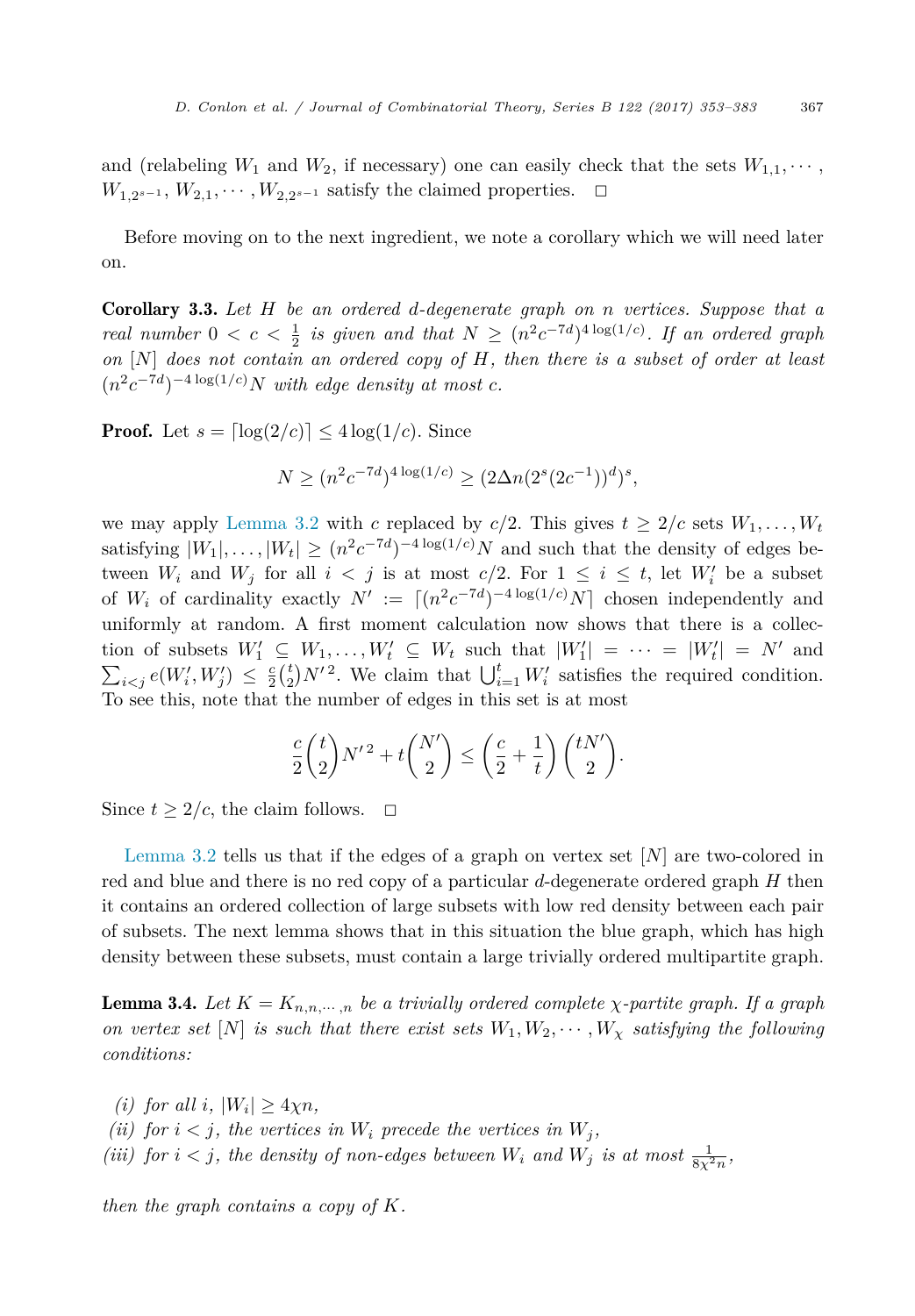**Proof.** For each pair of distinct  $i, j \in [\chi]$ , define  $W_{i,j} \subset W_i$  as the set of vertices which have at least  $\frac{1}{4\chi n}|W_j|$  non-neighbors in  $W_j$ . By property (iii), we see that

$$
|W_{i,j}|\cdot \frac{1}{4\chi n}|W_j|\leq \frac{1}{8\chi^2 n}|W_i||W_j|,
$$

and thus  $|W_{i,j}| \leq \frac{1}{2\chi}|W_i|$ . For each *i*, define

$$
W_i' = W_i \setminus \big(\bigcup_{j \neq i} W_{i,j}\big),
$$

and note that  $|W'_i| \ge |W_i| - \sum_{j \ne i} |W_{i,j}| \ge \frac{1}{2}|W_i| \ge 2\chi n$ . For distinct *i*, *j*, each vertex in  $W_i'$  has at most  $\frac{1}{4\chi n}|W_j| \leq \frac{1}{2\chi n}|W_j'|$  non-neighbors in  $W_j'$ .

Let  $v_1, v_2, \dots, v_{\chi n}$  be the vertices of *K* ordered as in the trivial ordering and let  $\sigma(v_i) \in [\chi]$  be the index of the part containing  $v_i$ . We will embed the vertices of *K* one at a time. At the *t*th step, we map  $v_t$  to a vertex  $w_t \in W'_{\sigma(v_t)}$ . Note that there are at most *χn* neighbors of  $v_t$  in  $\{v_1, v_2, \dots, v_{t-1}\}$ . Each such neighbor can forbid at most  $\frac{1}{2\chi n}|W'_{\sigma(v_t)}|$  vertices from being the image of  $w_t$ . Also, there are at most  $n-1$  vertices in  $W'_{\sigma(v_t)}$  already used for embedded vertices. Therefore, the number of possible images of  $v_t$  in  $W'_{\sigma(v_t)}$  is at least

$$
\left|W'_{\sigma(v_t)}\right| - (n-1) - \chi n \cdot \frac{1}{2\chi n} |W'_{\sigma(v_t)}| \ge \frac{1}{2} |W'_{\sigma(v_t)}| - (n-1) \ge 1.
$$

Thus, we can find a vertex  $w_t \in W'_{\sigma(v_t)}$  for which  $\{w_1, \dots, w_t\}$  is a copy of  $K[\{v_1, \dots, v_t\}]$  $v_t$ }. In the end, we find a copy of *K*.

By combining [Lemmas 3.2 and](#page-12-0) 3.4, it is now straightforward to prove [Theorem 3.1.](#page-11-0)

**Proof of [Theorem 3.1.](#page-11-0)** Suppose that the edges of [*N*] have been two-colored in red and blue and the graph does not contain a red copy of *H*. Apply [Lemma 3.2](#page-12-0) with  $c = \frac{1}{D}$ , where  $D = 8\chi^2 n'$ , and  $s = \lfloor \log \chi \rfloor$  to obtain sets  $W_1, \dots, W_\chi$  such that

- (i) for all  $i, |W_i| \geq \frac{c^{sd}N}{(2^{sd+1}\Delta n)^s} = \frac{N}{(2^{sd+1}\Delta n D^d)^s} \geq D \geq 4\chi n'$ ,
- (ii) for  $i < j$ , the vertices in  $W_i$  precede the vertices in  $W_i$ , and

(iii) for  $i < j$ , the density of red edges between  $W_i$  and  $W_j$  is at most  $\frac{1}{D} \leq \frac{1}{8\chi^2 n'}$ .

We may therefore apply [Lemma 3.4](#page-14-0) to find a blue copy of *K*, completing the proof of the first part.

To prove that  $r<sub>lt</sub>(H) \leq n^{32d \log \chi}$  for any ordered *d*-degenerate graph on *n* vertices with interval chromatic number  $\chi$ , we may clearly assume that  $n \geq 3$ . Since *H* is contained in the trivially ordered complete *χ*-partite graph  $K_{n,n,\dots,n}$ , we may apply the bound from the first part with  $n' = n$ . Noting that  $s \leq 2 \log \chi$  and  $D \leq 8n^3 \leq n^5$ , we have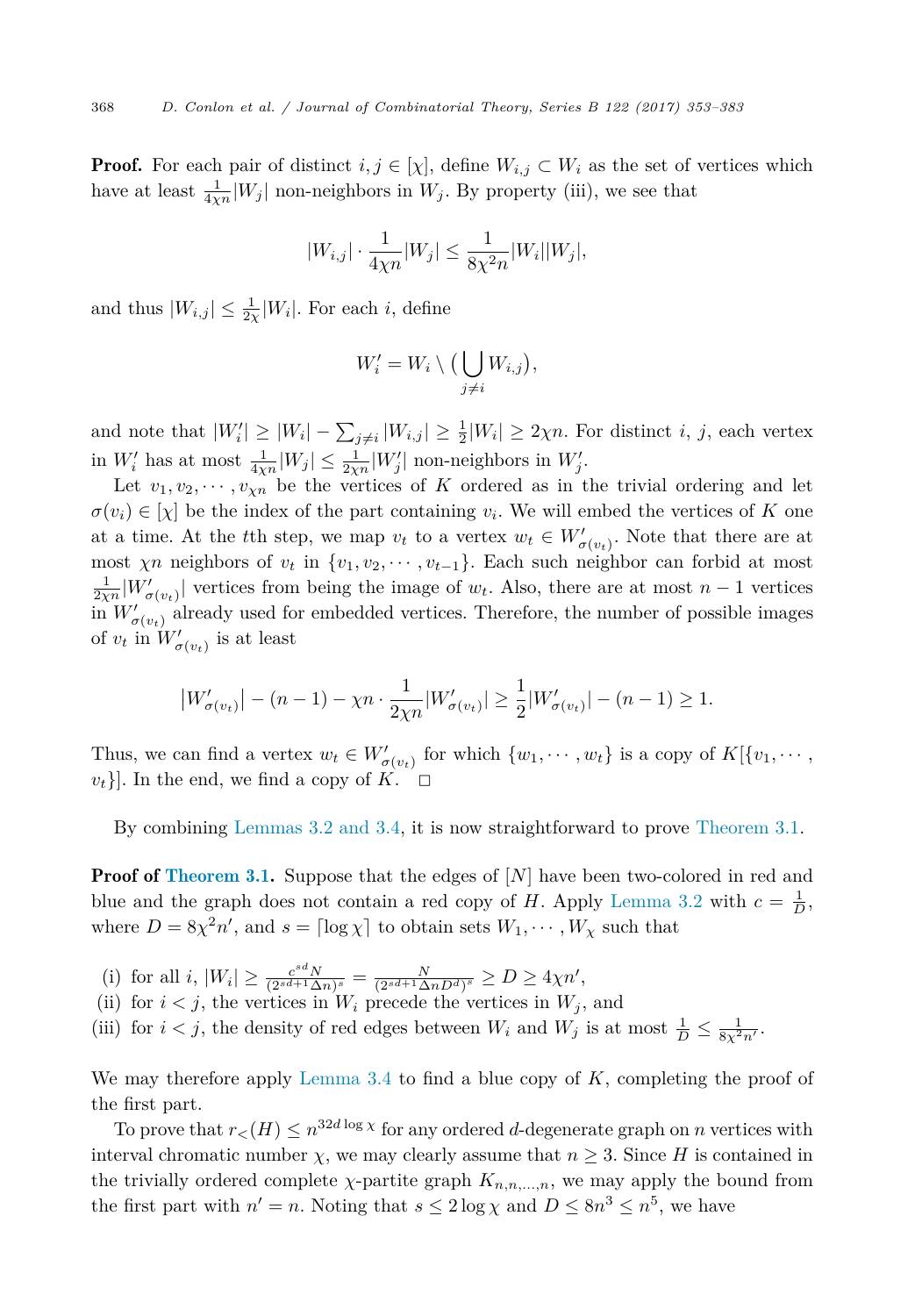$$
r<(H) \le 2^{s^2d+s} \Delta^s n^s D^{ds+1} \le 2^{2ds^2} n^{2s} D^{2ds}
$$
  

$$
\le \chi^{8d \log \chi} n^{4 \log \chi} n^{20d \log \chi} \le n^{32d \log \chi},
$$

<span id="page-16-0"></span>as required.  $\square$ 

We conclude this section by proving [Theorem 1.5.](#page-4-0) We will need the following result of Erdős and Szemerédi [\[15\],](#page-29-0) which says that if a graph has low density, then it must contain a larger clique or independent set than would be guaranteed by Ramsey's theorem alone.

Lemma 3.5. *There exists a positive constant a such that any graph on N vertices with* density  $c \leq 1/2$  contains a clique or an independent set of order at least  $a \frac{\log N}{c \log(1/c)}$ .

Using this lemma and [Corollary 3.3,](#page-14-0) it is now easy to prove the following strengthening of [Theorem 1.5.](#page-4-0)

Theorem 3.6. *There exists a constant C such that if H is an ordered graph on n vertices with degeneracy d, then*

$$
r_{<} (H, K_n) \leq 2^{Cd \log^2(2n/d)}.
$$

**Proof.** Let  $c = d/n$ ,  $a$  be as in Lemma 3.5 and  $N = \max\{(n^2c^{-7d})^8 \log(1/c), 2^{2nc \log(1/c)/a}\}.$ Note that if  $c \geq 1/2$ , the result follows since  $r<sub>lt</sub>(H, K_n) \leq r(K_n, K_n) \leq 2^{2n} \leq$  $2^{Cd \log^2(2n/d)}$  for a large enough constant *C*. We may therefore assume that  $c < 1/2$ . Suppose now that the edges of the complete graph on vertex set [*N*] are colored with two colors, say, red and blue. If there is no red copy of *H*, [Corollary 3.3](#page-14-0) tells us that there is a subset of size at least  $(n^2c^{-7d})^{-4 \log(1/c)}N \geq N^{1/2}$  with density at most *c* in red. But then, by Lemma 3.5, the graph contains either a red or a blue clique of order at least  $a \frac{\log N^{1/2}}{c \log(1/c)} \geq n$ . The result follows by noting that  $N \leq 2^{Cd \log^2(2n/d)}$  for a constant *C* depending only on  $a$ .  $\Box$ 

#### 4. Off the diagonal

In this section, we will prove [Theorem 1.8,](#page-5-0) that there exists an ordered matching *M* such that  $r(M, K_3) \geq n^{4/3-o(1)}$ . We will show that this holds when *M* is a *jumbled* matching, which we define to be an ordered matching on [*n*] satisfying the following two properties:

- every pair of disjoint intervals, each of order at least  $2\sqrt{n}$ , has at least one edge between them;
- every pair of intervals, each of order at most  $2\sqrt{n}$ , has at most 9 edges between them.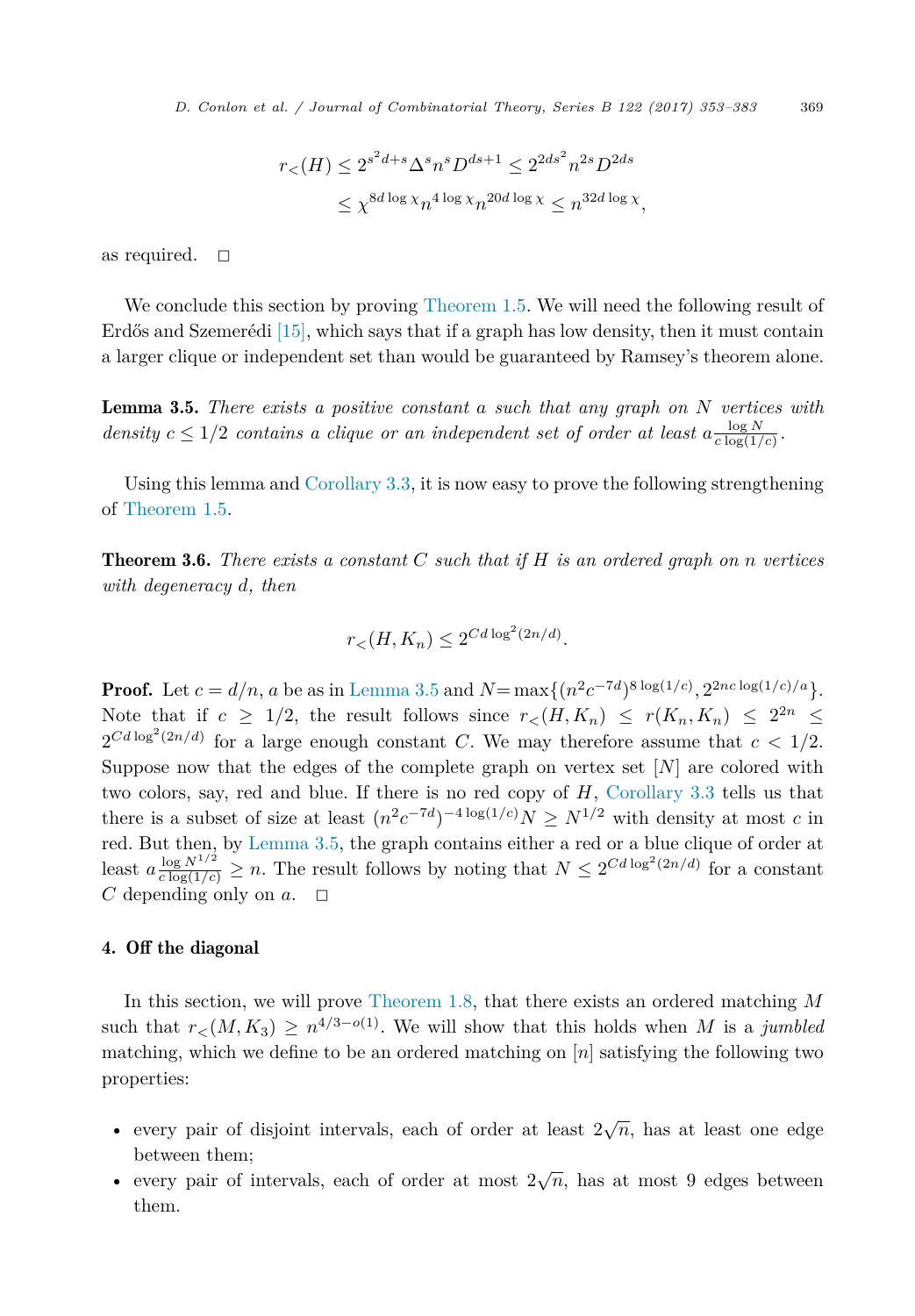To construct such a matching, let  $n = t^2$ . Partition [*n*] into *t* intervals  $I_1, \ldots, I_t$ , each of order *t*. There is an ordered matching *M* on  $[n]$  such that each pair  $I_i$  and  $I_j$  of distinct intervals has an edge between them. Indeed, this can be easily seen by greedily picking the edges between the intervals. If *A* and *B* are disjoint intervals, each of length at least 2*t*, then there must be at least one edge between them, since each of *A* and *B* must completely contain one of the intervals  $I_1, \ldots, I_t$ . Moreover, if A and B each has length at most 2*t* then there are at most 9 edges between them, since each of *A* and *B* intersects at most 3 of the intervals  $I_1, \ldots, I_t$ . Therefore, by considering the largest integer *t* such that  $n \geq t^2$ , [Theorem 1.8](#page-5-0) follows as an immediate corollary of Theorem 4.2 below. Before tackling this theorem, we recall the famous Lovász local lemma, which is a key tool in the proof (see, e.g., [\[3\]\)](#page-29-0).

**Lemma 4.1.** Let  $A_1, \ldots, A_n$  be events in an arbitrary probability space. A directed graph  $D = (V, E)$  *on* the set of vertices  $V = [n]$  is called a dependency digraph for the events  $A_1, \ldots, A_n$  if, for each  $i \in [n]$ , the event  $A_i$  is mutually independent of all the events  ${A_i : (i,j) \notin E}$ *. Suppose that*  $D = (V, E)$  *is a dependency digraph for the above events* and suppose that there are real numbers  $x_1, \ldots, x_n$  such that  $0 \le x_i < 1$  and  $\mathbb{P}(A_i) \leq x_i \prod_{(i,j)\in E} (1-x_j)$  for all  $i \in [n]$ . Then  $\mathbb{P}(\bigcap_{i=1}^n \overline{A_i}) \geq \prod_{i=1}^n (1-x_i)$ . In particular, *with positive probability no event A<sup>i</sup> holds.*

With this lemma in hand, we are now ready to prove the main result of this section.

Theorem 4.2. *There exists a positive constant c such that if M is a jumbled matching on n vertices, then*

$$
r_{<} (M, K_3) \ge c \left(\frac{n}{\log n}\right)^{4/3}.
$$

**Proof.** For notational convenience, we will suppose that M is a jumbled matching with 800*n* log *n* vertices and prove that  $n^{4/3} \leq r \leq (M, K_3)$  for *n* sufficiently large.

Let G be a given family of ordered graphs on  $n^{2/3}$  vertices, each with at least  $40n \log n$ edges, and suppose that  $|G| \leq e^{n^{2/3} \log n}$ . We claim that there exists an edge coloring  $c_1$ of the complete graph over the vertex set  $[n^{2/3}]$  in two colors, red and blue, that satisfies the following list of properties:

- there is no blue triangle;
- there is no graph in  $G$  all of whose edges are colored red;
- there is no red clique of order at least  $20n^{1/3} \log n$ .

We will prove this claim later. For now, we will assume that it holds and show how it implies the required result. To this end, let  $N = n^{4/3}$  and partition [*N*] into consecutive intervals  $V_1, V_2, \cdots, V_{n^{2/3}}$ , each of length  $n^{2/3}$ . Let  $\Phi$  be the set of injective embeddings of *M* into [*N*] that respect the given order of vertices of *M*. For  $\phi \in \Phi$ , let  $G(\phi)$  be the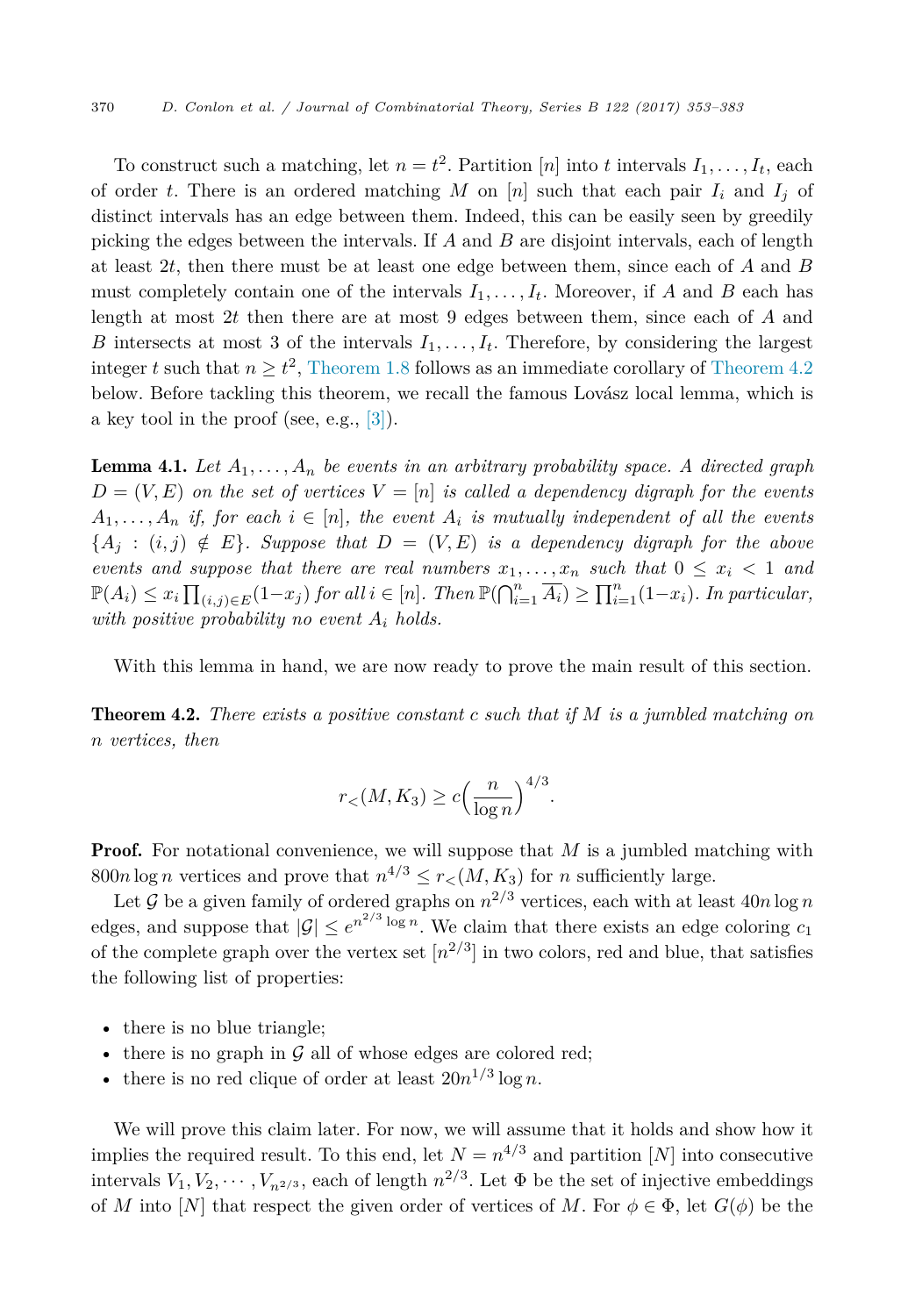graph over the vertex set  $[n^{2/3}]$ , where there exists an edge between *i* and *j* if and only if there is an edge of *M* between  $\phi^{-1}(V_i)$  and  $\phi^{-1}(V_i)$ . Let

$$
\mathcal{G} = \{ G(\phi) : \phi \in \Phi, e(G(\phi)) \ge 40n \log n \}.
$$

Since the maps in  $\Phi$  respect the order of vertices, any  $G(\phi)$  can be described by the last vertex in  $\phi^{-1}(V_i)$  for each  $i \in [n^{2/3}]$ . Therefore, for *n* sufficiently large,

$$
|\mathcal{G}| \le \binom{800n\log n + n^{2/3}}{n^{2/3}} \le \left(e(800n^{1/3}\log n + 1)\right)^{n^{2/3}} \le e^{n^{2/3}\log n}.
$$

By the claim above, we can find an edge coloring *c*<sup>1</sup> that satisfies the properties listed above with respect to the family  $\mathcal G$ . Let  $c_2$  be the coloring of the complete graph on  $[N]$ where we color the edges between  $V_i$  and  $V_j$  with color  $c_1(i,j)$  for  $i, j \in [n^{2/3}]$ . We color all the edges within the sets  $V_i$  red. Note that this coloring contains no blue triangle, since  $c_1$  does not contain a blue triangle.

Suppose that for  $\phi \in \Phi$ , the graph  $\phi(M)$  forms a red copy of M. Let  $W_i = V(\phi(M)) \cap$ *V*<sup>*i*</sup> for each *i*. Let  $S \subset [n^{2/3}]$  be the set of indices *i* for which  $|W_i| \leq 2\sqrt{n}$ , and let  $L = [n^{2/3}] \setminus S$ . Note that for a pair of indices  $i, j \in L$ , since  $|W_i|, |W_j| > 2\sqrt{n}$  and *M* is a jumbled matching, there exists an edge of *M* between  $W_i$  and  $W_j$ . Thus,  $c_1(i, j)$  is red and we can conclude that the set L forms a red clique in  $c_1$ . Hence, since  $c_1$  contains no clique of order  $20n^{1/3}\log n$ , we see that  $|L| \leq 20n^{1/3}\log n$  and

$$
\left| \bigcup_{i \in L} W_i \right| \le |L| \cdot n^{2/3} \le 20n \log n.
$$

Deleting all edges of *M* with an endpoint in  $W_i$  for some  $i \in L$ , we see that there are at least  $360n \log n$  red edges within  $\bigcup_{i \in S} W_i$ . For two indices  $i, j \in S$ , there are at most 9 edges of *M* between  $W_i$  and  $W_j$ . Hence,  $G(\phi)$  has at least  $40n \log n$  edges, implying that  $G(\phi) \in \mathcal{G}$ . However,  $G(\phi)$  must be red in the coloring  $c_1$  and this is a contradiction. Therefore,  $\phi(M)$  cannot form a red copy of M.

It remains to prove the claim. Recall that  $\mathcal G$  is a given family of graphs on  $n^{2/3}$  vertices with at least  $40n \log n$  edges and  $|\mathcal{G}| \leq e^{n^{2/3} \log n}$ . Let  $\mathcal{H}$  be a family of graphs on  $n^{2/3}$ vertices with exactly  $40n \log n$  edges so that for each  $G \in \mathcal{G}$ , there exists a graph  $H \in \mathcal{H}$ satisfying  $G \supseteq H$ . We may choose  $H$  so that  $|H| \leq |G|$ . We seek a coloring satisfying:

- there is no blue triangle;
- there is no graph in  $H$  all of whose edges are colored red;
- there is no red clique of order at least  $20n^{1/3} \log n$ .

Consider a random coloring of the complete graph on  $[n^{2/3}]$  obtained by coloring each edge red with probability  $1 - \frac{1}{2n^{1/3}}$  and blue with probability  $\frac{1}{2n^{1/3}}$ . Let  $P_i$  be the events corresponding to blue triangles,  $Q_i$  the events corresponding to copies of graphs in  $H$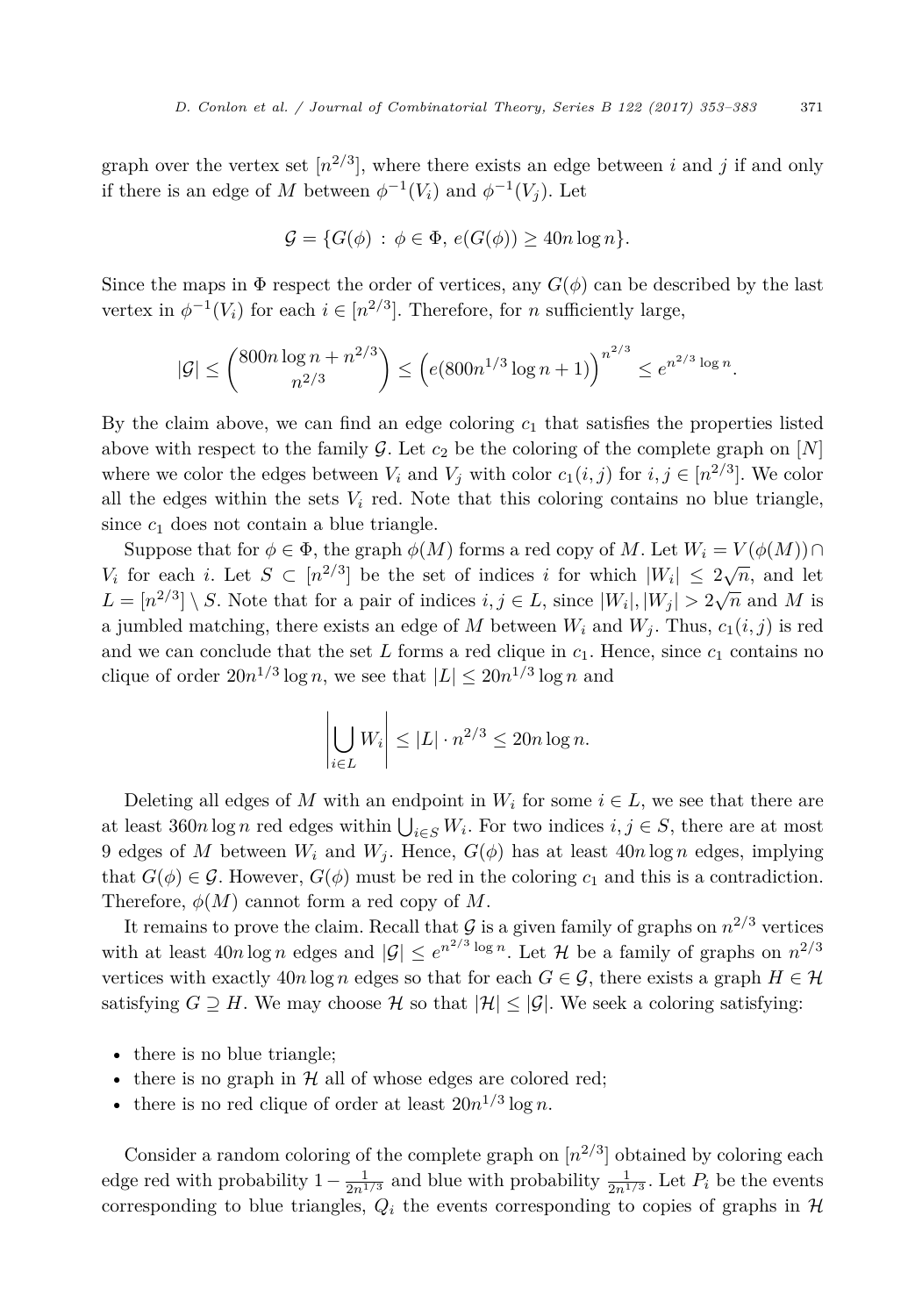being red, and  $R_i$  the events corresponding to red cliques. Let  $I_P$ ,  $I_Q$ ,  $I_R$  be the index sets for the events  $P_i$ ,  $Q_i$ ,  $R_i$ , respectively. By applying the local lemma, we will prove that there exists a coloring where none of the events  $P_i$ ,  $Q_i$ ,  $R_i$  occur. Note that

$$
|I_P| = \binom{n^{2/3}}{3} \le n^2, \quad |I_Q| \le |\mathcal{H}| \le |\mathcal{G}| \le e^{n^{2/3} \log n},
$$

$$
|I_R| = \binom{n^{2/3}}{20n^{1/3} \log n} \le e^{20n^{1/3} \log^2 n}.
$$

Let  $x = \frac{1}{4n}$ ,  $y = e^{-2n^{2/3} \log n}$  and  $z = e^{-40n^{1/3} \log^2 n}$ . For later usage, we note that

$$
y|I_Q| = o(1)
$$
 and  $z|I_R| = o(1)$ .

The parameter used in the local lemma will be x for events  $P_i$ , y for events  $Q_i$ , and z for events  $R_i$ . We now check the conditions of the local lemma.

**Event**  $P_i$ : Since  $P_i$  is an event depending on three edges, there are at most  $3n^{2/3}$  other events  $P_i$  that are adjacent to  $P_i$  in the dependency graph. For the events  $Q_i$  and  $R_i$ , we use the trivial bound  $|I_Q|$  and  $|I_R|$  for the number of events that depend on  $P_i$ . Hence, for  $P_i$ , we have

$$
x \prod_{j \in I_P, j \sim i} (1 - x) \prod_{j \in I_Q, j \sim i} (1 - y) \prod_{j \in I_R, j \sim i} (1 - z)
$$
  
=  $(1 - o(1))xe^{-x(3n^{2/3})}e^{-y|I_Q|}e^{-z|I_R|}$   
=  $(1 - o(1))\frac{1}{4n} \ge \frac{1}{8n} = \mathbb{P}(P_i).$ 

Event  $Q_i$ : Since  $Q_i$  is an event depending on  $40n \log n$  edges, there are at most  $40n^{5/3}\log n$  events  $P_j$  that are adjacent to  $Q_i$  in the dependency graph. Hence, for *Qi*, we have

$$
y \prod_{j \in I_P, j \sim i} (1 - x) \prod_{j \in I_Q, j \sim i} (1 - y) \prod_{j \in I_R, j \sim i} (1 - z)
$$
  
=  $(1 - o(1))ye^{-x(40n^{5/3} \log n)}e^{-y|I_Q|}e^{-z|I_R|}$   
=  $(1 - o(1))e^{-2n^{2/3} \log n}e^{-10n^{2/3} \log n}$   
 $\ge e^{-20n^{2/3} \log n} \ge \left(1 - \frac{1}{2n^{1/3}}\right)^{40n \log n} = \mathbb{P}(Q_i).$ 

**Event**  $R_i$ : Since  $R_i$  is an event depending on  $\binom{20n^{1/3} \log n}{2} \leq 200n^{2/3} \log^2 n$  edges, there are at most  $200n^{4/3}\log^2 n$  events  $P_j$  that are adjacent to  $R_i$  in the dependency graph. Hence, for *Ri*, we have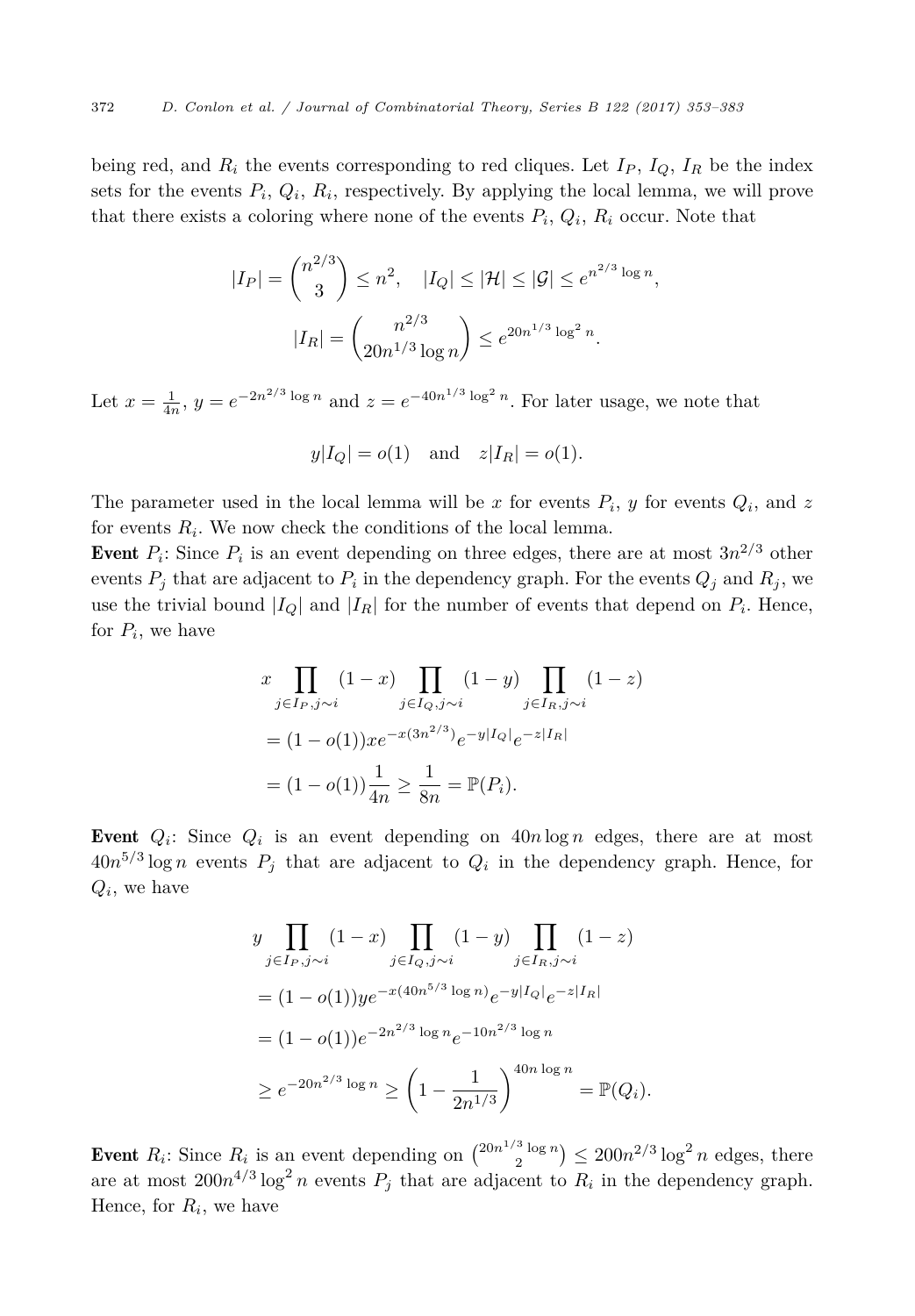<span id="page-20-0"></span>
$$
z \prod_{j \in I_P, j \sim i} (1 - x) \prod_{j \in I_Q, j \sim i} (1 - y) \prod_{j \in I_R, j \sim i} (1 - z)
$$
  
=  $(1 - o(1))ze^{-x(200n^{4/3} \log^2 n)}e^{-y|I_Q|}e^{-z|I_R|}$   
=  $(1 - o(1))e^{-40n^{1/3} \log^2 n}e^{-50n^{1/3} \log^2 n}$   
 $\ge e^{-95n^{1/3} \log^2 n} \ge \left(1 - \frac{1}{2n^{1/3}}\right)^{\binom{20n^{1/3} \log n}{2}} = \mathbb{P}(R_i).$ 

The result follows.  $\Box$ 

While we suspect that  $r(M, K_3) \leq n^{2-\epsilon}$  for some  $\epsilon > 0$ , we have been unable to improve on the trivial bound  $r<sub>lt</sub>(M, K_3) \leq r(K_n, K_3) = O(n^2/\log n)$ .

# 5. Odds and ends

#### *5.1. Connection to hypergraphs*

Given a 3-uniform hypergraph  $H$ , we define the Ramsey number  $r(\mathcal{H})$  to be the smallest natural number *N* such that every two-coloring of the edges of the complete 3-uniform hypergraph  $K_N^{(3)}$  contains a monochromatic copy of  $H$ . In this subsection, we will show that for any 3-uniform hypergraph  $H$ , there is a family of ordered graphs  $S_H$ such that the Ramsey number of  $H$  is bounded in terms of the ordered Ramsey number of the family  $S_H$ , where the ordered Ramsey number  $r<sub>lt</sub>(\mathcal{F})$  for a family of ordered graphs  $\mathcal F$  is defined to be the smallest  $N$  such that every two-coloring of the edges of  $\{1, 2, \ldots, N\}$  contains an ordered copy of some  $F \in \mathcal{F}$ .

For any ordered graph *H* on  $\{1, 2, \ldots, n\}$ , we define a 3-uniform hypergraph  $\mathcal{T}(H)$  on vertex set  $\{1, 2, \ldots, n+1\}$  by taking all triples whose first pair is an edge of *H*. Given a 3-uniform hypergraph  $H$  on  $n + 1$  vertices, we let  $S_H$  be the collection of ordered graphs *H* on  $\{1, 2, \ldots, n\}$  such that *H* is a subhypergraph of  $\mathcal{T}(H)$ . For example, if  $\mathcal{H} = K_{n+1}^{(3)}$  then  $S_{\mathcal{H}} = \{K_n\}$  and if  $\mathcal{H} = K_4^{(3)} \setminus e$  then  $S_{\mathcal{H}}$  contains three different graphs on vertex set  $\{1, 2, 3\}$ , namely, the complete graph  $K_3$  and the two graphs with two edges containing the edge  $\{1,2\}$ . Note that for any graph *H*, we have  $H \in S_{\mathcal{T}(H)}$ . Our main theorem relating upper bounds for Ramsey numbers of 3-uniform hypergraphs to ordered Ramsey numbers is now as follows.

Theorem 5.1. *Let* H *be a* 3*-uniform hypergraph. Then*

$$
r(\mathcal{H}) \leq 2^{\binom{r < (S_{\mathcal{H}})}{2}} + 1.
$$

**Proof.** The result follows from the method of Erdős and Rado. Suppose that  $N =$  $2^{r < (S_H)} + 1$  and the edges of the complete 3-uniform hypergraph on  $\{1, 2, ..., N\}$  have been two-colored, say by red and blue. We will find an increasing sequence of vertices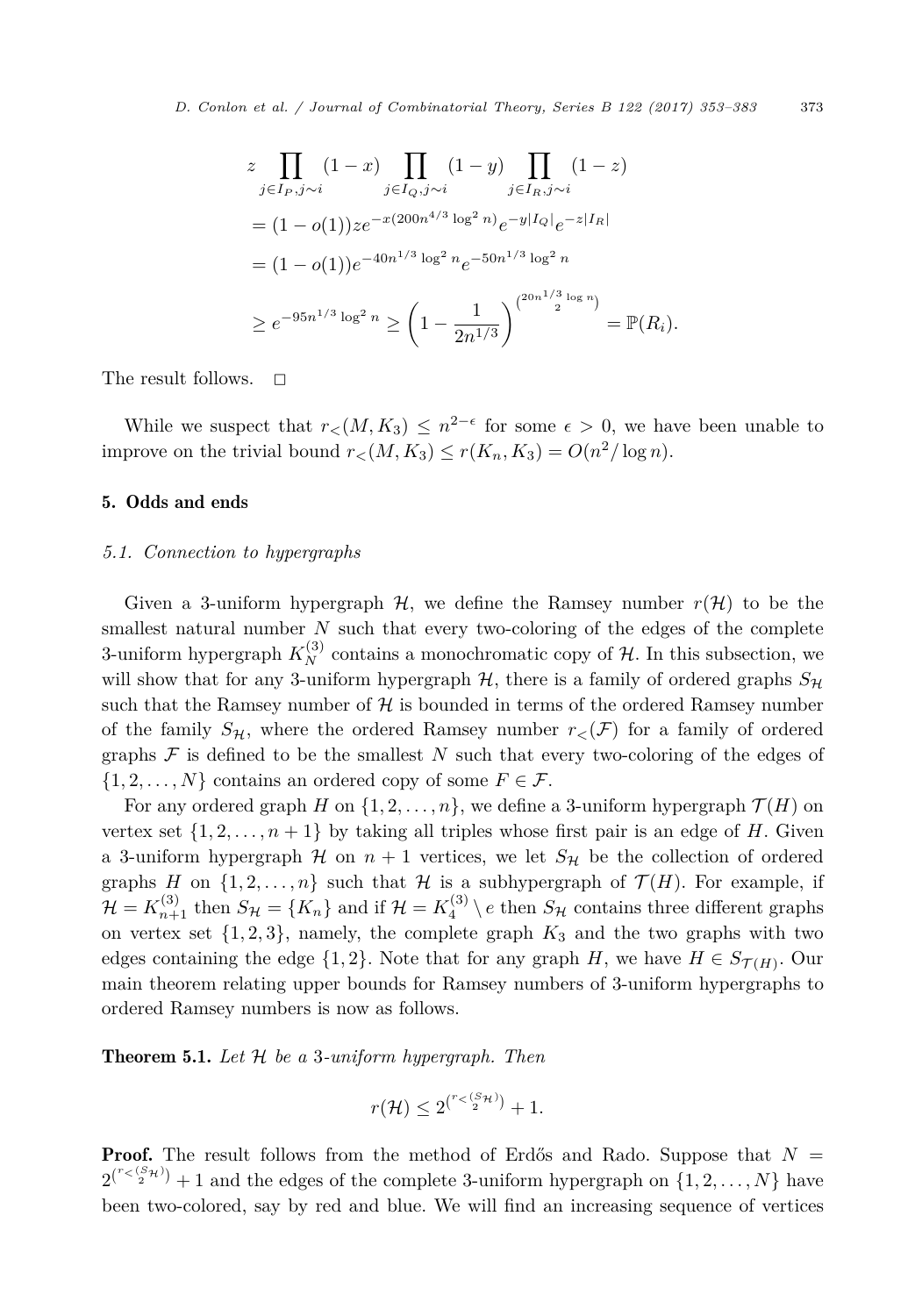$v_1, v_2, \ldots, v_{t+1}$  with  $t = r_{\leq}(S_{\mathcal{H}})$  such that, for any given *i* and *j* with  $i \leq j$ , all triples of the form  $\{v_i, v_j, v_k\}$  with  $k > j$  have the same color  $\chi(i, j)$ . Consider the two-coloring of the edges of the complete graph on  $v_1, v_2, \ldots, v_t$  where the edge  $\{v_i, v_j\}$  receives color  $\chi(i, j)$ . Then, since  $t = r<sub>lt</sub>(S_{\mathcal{H}})$ , this graph must contain a monochromatic copy of some ordered graph in  $S_H$ . By construction, the 3-uniform hypergraph on  $v_1, v_2, \ldots, v_{t+1}$  must then contain a monochromatic copy of  $\mathcal H$  in the same color. It only remains to find the sequence  $v_1, v_2, \ldots, v_{t+1}$ .

We will prove, by induction, that for any  $1 \leq \ell \leq t$ , there is a sequence of vertices  $v_1, v_2, \ldots, v_\ell$  and a set  $V_\ell$  with

$$
|V_{\ell}| \ge 2^{\binom{r < (S_{\mathcal{H}})}{2} - \binom{\ell}{2}}
$$

such that, for any  $1 \leq i < j \leq \ell$ , all triples  $\{v_i, v_j, w\}$  with  $w \in \{v_{j+1}, \ldots, v_{\ell}\} \cup V_{\ell}$  have the same color  $\chi(i, j)$  depending only on *i* and *j*.

To begin, we let  $v_1 = 1$  and  $V_1 = \{2, 3, \ldots, N\}$ . Suppose now that  $v_1, v_2, \ldots, v_\ell$  and  $V_{\ell}$  have been constructed satisfying the required conditions and we wish to find  $v_{\ell+1}$  and  $V_{\ell+1}$ . We let  $v_{\ell+1}$  be the smallest element of  $V_{\ell}$ . Let  $V_{\ell,0} = V_{\ell} \setminus \{v_{\ell+1}\}\.$  We will construct a sequence of subsets  $V_{\ell,0} \supset V_{\ell,1} \supset \cdots \supset V_{\ell,\ell}$  such that, for each *j*, all triples  $\{v_i,v_{\ell+1},w\}$ with  $w \in V_{\ell, j}$  are of the same color that depends only on the index *j*. Note that since  $V_{\ell,\ell} \subset \cdots \subset V_{\ell,0} \subset V_{\ell}$  it follows that all triples  $\{v_i, v_j, w\}$  with  $1 \leq i < j \leq \ell + 1$  and  $w \in V_{\ell,\ell}$  have the same color depending only on the values of *i* and *j*.

Suppose now that  $V_{\ell,j}$  has been constructed in an appropriate fashion. To construct *V*<sub>*i*, *j*+1</sub>, we consider the set of vertices  $w \in V_{\ell,j}$  for which  $\{v_{j+1}, v_{\ell+1}, w\}$  have color red. If this set has size at least  $|V_{\ell,j}|/2$ , we let  $V_{\ell,j+1}$  be this set. Otherwise, we let  $V_{\ell,j+1}$ be the complement of this set in  $V_{\ell,j}$ . In either case,  $|V_{\ell,j+1}| \geq |V_{\ell,j}|/2$ . To finish the construction of  $V_{\ell+1}$ , we let  $V_{\ell+1} = V_{\ell,\ell}$ . Note that for each  $j \leq \ell$  and every  $w \in V_{\ell+1}$ the triple  $\{v_j, v_{\ell+1}, w\}$  has the same color. Furthermore,

$$
|V_{\ell+1}| \ge \left\lceil \frac{|V_\ell|-1}{2^\ell} \right\rceil \ge 2^{\binom{r < (S_\mathcal{H})}{2} - \binom{\ell+1}{2}}.
$$

In particular,  $|V_t| \geq 1$  and choosing  $v_{t+1} \in V_t$  completes the proof.  $\Box$ 

We expect that the bound coming from this theorem is close to sharp in many cases. For example, for  $\mathcal{H} = K_{n+1}^{(3)}$ , the complete 3-uniform hypergraph, we have  $S_{\mathcal{H}} = \{K_n\}$ , so [Theorem 5.1](#page-20-0) returns the usual double-exponential bound, which is believed to be tight. However, there are cases where the bound given above is far from the truth. This can be seen by considering the balanced complete tripartite 3-uniform hypergraph  $\mathcal{H} = K_{n,n,n}^{(3)}$ . It has Ramsey number  $2^{\Theta(n^2)}$  but the best bound the theorem above can give is of the form  $2^{2^{O(n)}}$  since all ordered graphs in  $S_{\mathcal{H}}$  contain the complete bipartite graph  $K_{n,n}$  as a subgraph, thus implying that  $r<sub>lt</sub>(S_{\mathcal{H}}) \geq r(K_{n,n}) = 2^{\Omega(n)}$ .

Another interesting example to consider is the hypergraph  $\mathcal{T}(H)$  defined earlier. Since  $H \in S_{\mathcal{T}(H)}$ , [Theorem 5.1](#page-20-0) has the following corollary.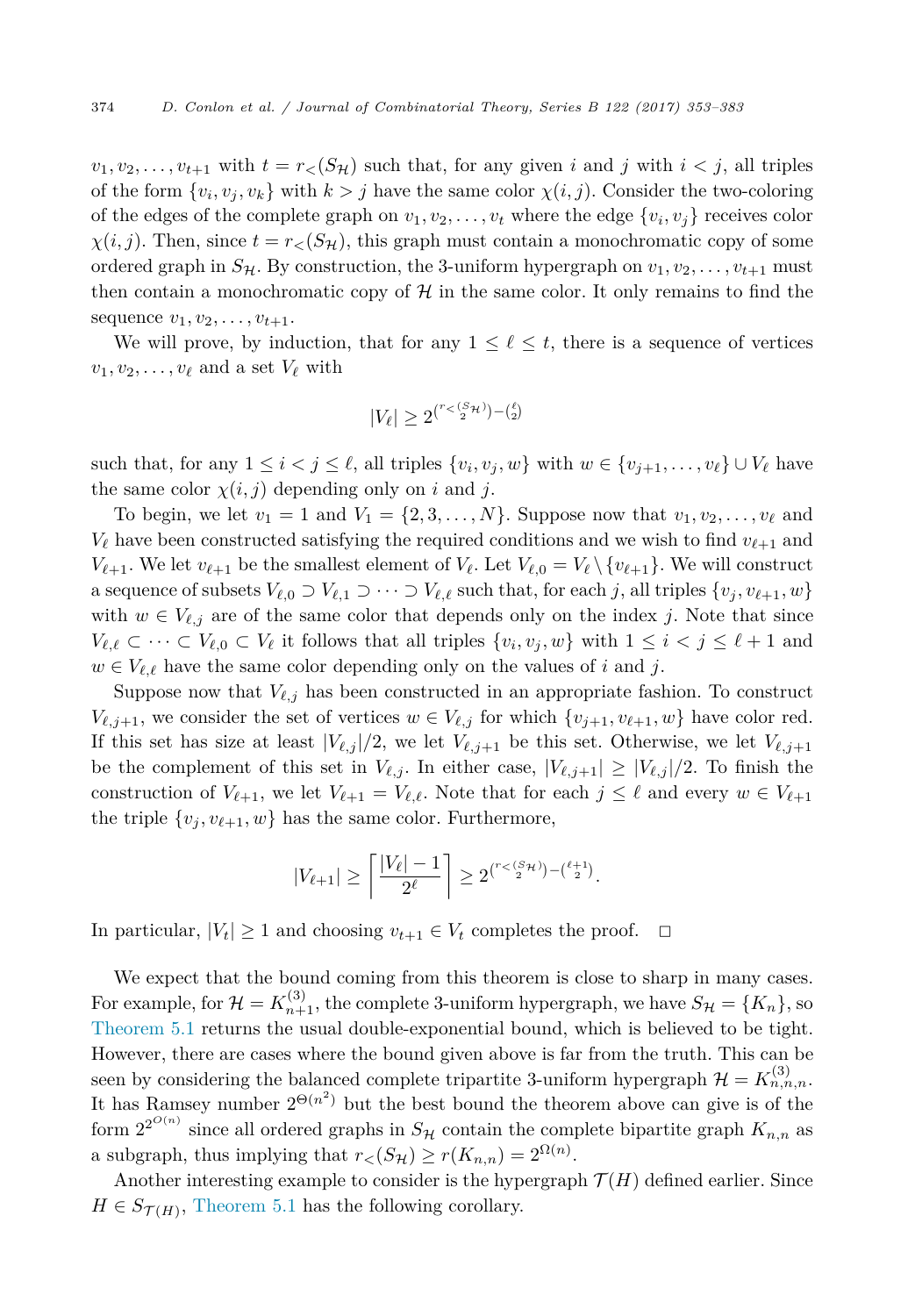<span id="page-22-0"></span>Corollary 5.2. *For any ordered graph H,*

$$
r(\mathcal{T}(H)) \leq 2^{\binom{r < \binom{H}{2}}{2}} + 1.
$$

This implies, for example, that if *M* is an ordered matching on  $\{1, 2, \ldots, n\}$ , then the Ramsey number of the hypergraph  $\mathcal{T}(M)$  is at most  $2^{n^{4 \log n}}$ . For random matchings, we expect that this unusual looking bound is not far from the truth. We hope to discuss this direction further in future work.

## *5.2. Linear ordered Ramsey numbers*

In this subsection, we characterize those graphs for which the ordered Ramsey number is linear in every ordering. A *vertex cover V* of a graph *G* is a set of vertices such that every edge of *G* has an endpoint in *V*. The *cover* number  $\tau(G)$  of a graph *G* is the minimum size of a vertex cover of *G*. It is easy to show that the cover number of a graph is within a factor two of the size of the largest matching in the graph. We will prove the following theorem.

**Theorem 5.3.** A graph  $G$  on  $n$  vertices has ordered Ramsey number  $O(n)$  in every order*ing if* and only *if*  $\tau(G) = O(1)$ *.* 

We first show that if an ordered graph has cover number  $O(1)$ , then its ordered Ramsey number is linear in the number of vertices.

**Theorem 5.4.** For every positive integer  $\tau$ , there exists a constant  $c(\tau)$  such that every *ordered graph G on n vertices with a vertex cover of size τ satisfies*

$$
r_{<} (G) \leq c(\tau)n.
$$

Proof. By Ramsey's theorem and a standard averaging argument, there is an integer *A* and  $a > 0$  such that, for  $N > A$ , every two-coloring of the edges of the complete graph on [*N*] contains at least  $aN^{2\tau+1}$  monochromatic copies of  $K_{2\tau+1}$ . Suppose now that we are given an ordered graph *G* on *n* vertices with a vertex cover of size  $\tau$ . Let  $N = \max\{A, \frac{2}{a}n\}$ and note that every two-coloring of the edges of  $[N]$  contains at least  $aN^{2\tau+1}$  monochromatic copies of  $K_{2\tau+1}$ . There exists a collection of vertices  $v_2, v_4, \ldots, v_{2\tau}$  such that at least  $aN^{\tau+1}$  copies of  $K_{2\tau+1}$  have their 2nd, 4th,  $\ldots$ ,  $(2\tau)$ th vertex as  $v_2, v_4, \ldots, v_{2\tau}$ , in order. Without loss of generality, we may assume that at least half of these copies are red. We let  $\mathcal{K}$  be this collection of red copies of  $K_{2\tau+1}$ , noting that  $|\mathcal{K}| \geq \frac{a}{2} N^{\tau+1}$ . We also let  $v_0 = 0$  and  $v_{2\tau+2} = N + 1$ .

We now show that we can find in this coloring a red copy of every ordered graph *G* on *n* vertices which has a vertex cover of size  $\tau$ . It follows that  $r<sub>lt</sub>(G) \leq N$  so that we may take  $c(\tau) = \max(A, \frac{2}{a})$ . For  $i = 0, \ldots, \tau$ , let  $X_i$  be the set of vertices *v* between  $v_{2i}$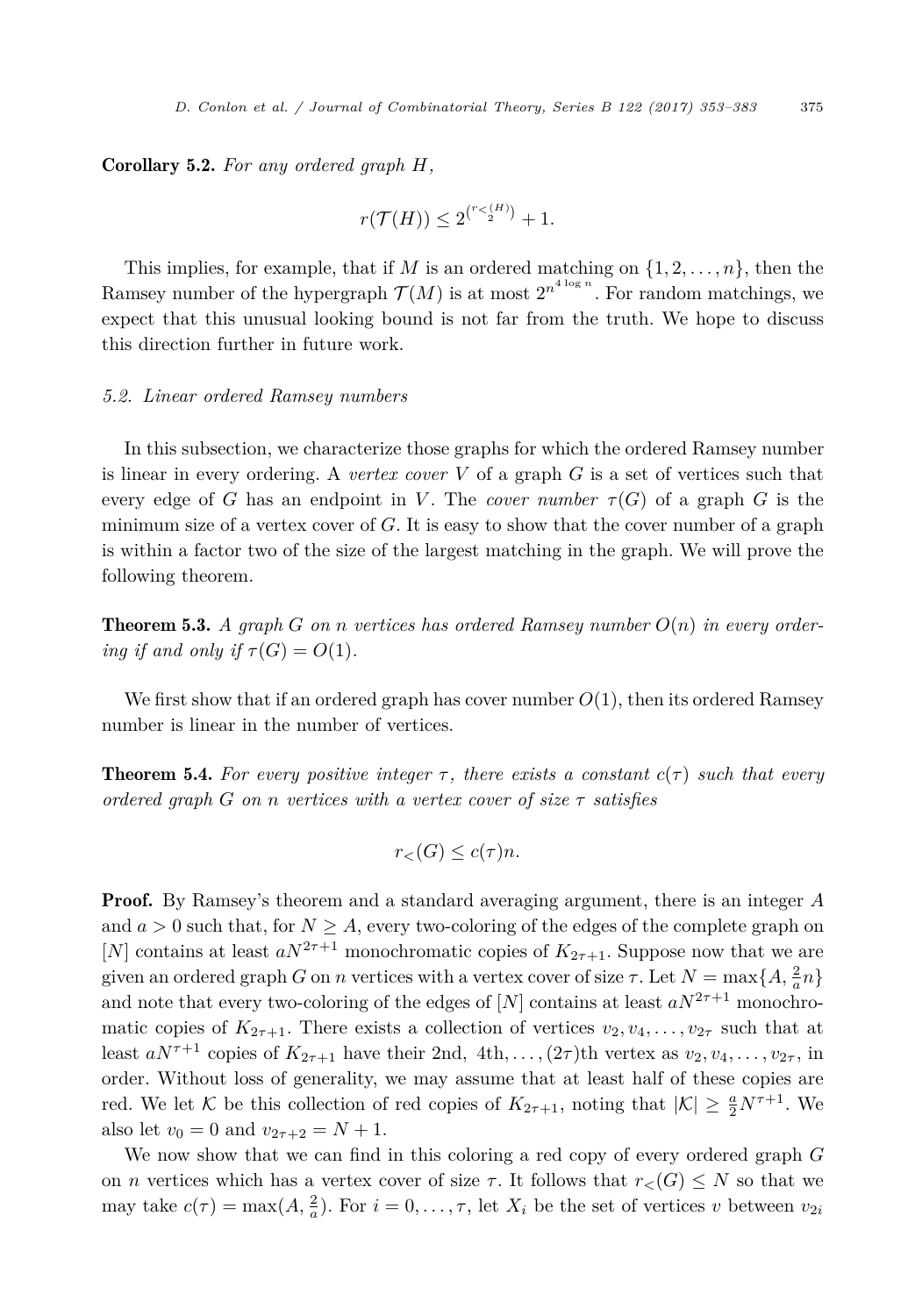<span id="page-23-0"></span>and  $v_{2i+2}$  such that there exists a  $K \in \mathcal{K}$  which has v as its  $(2i+1)$ th vertex. We see that

$$
|\mathcal{K}| \leq |X_0| \cdot |X_1| \cdots |X_\tau|.
$$

Since  $|X_i| \leq N$  for all *i* and  $|K| \geq \frac{a}{2}N^{\tau+1}$ , we see that  $|X_i| \geq \frac{a}{2}N \geq n$  for all *i*. Note that the vertices in  $X_i$  are incident to all vertices in  $v_2, v_4, \ldots, v_{2\tau}$  by a red edge. Since  $|X_i| \geq n$  for all *i*, we can find a red copy of *G*. Indeed, we can use the vertices  $v_2, v_4, \ldots, v_{2\tau}$  as the  $\tau$  vertices of the vertex cover and use common neighbors to embed the remaining vertices in the red copy of  $G$ .  $\Box$ 

Ordered Ramsey numbers are monotone. That is, if *H* is an ordered subgraph of *G*, then  $r<sub>lt</sub>(G) \geq r<sub>lt</sub>(H)$ . The next theorem improves upon this simple fact if *H* is a small subgraph of *G*. We will abuse notation slightly in the statement and proof by using *G* and *H* to refer to both the unordered graphs and particular ordered versions of these graphs.

Theorem 5.5. *Let G be a graph on n vertices and H a subgraph on t vertices. Then, for* every ordering of H, there is an ordering of G such that  $r<(G) \geq \lfloor \frac{n}{t} \rfloor (r<(H)-1)$ .

**Proof.** Let  $s = \lfloor \frac{n}{t} \rfloor$ . Given an ordering of *H* with vertex set [*t*], we consider any ordering of *G* where vertex *i* of *H* is in place  $1 + (i - 1)s$ . This is chosen so that *H* keeps its ordering within *G* and any interval of *s* vertices has at most one vertex from *H*.

Let  $r = r$   $(K) - 1$ . By the definition of the ordered Ramsey number, there is an edge coloring *c* of the complete ordered graph on vertex set [*r*] containing no monochromatic copy of *H* with the given ordering. We will construct a coloring of the complete ordered graph on  $N = sr$  vertices with no monochromatic copy of  $G$  with the ordering above. Partition the complete ordered graph on vertex set [*N*] into *r* intervals, each with *s* vertices. We color every edge between the *i*th interval and the *j*th interval with color  $c(i, j)$  and color the edges inside each interval arbitrarily.

We claim that this edge coloring of [*N*] has no monochromatic copy of *G* with the ordering defined above. Indeed, if there were such a copy of *G*, the vertices of the ordered subgraph *H* would have to be in distinct intervals. This is because the ordering of *G* was chosen so that no two vertices of *H* are contained in an interval of *s* vertices. However, if the vertices of the monochromatic ordered copy of *H* are in distinct intervals, then we would also get an ordered monochromatic copy of *H* in the edge coloring *c* of [*r*]. This contradicts the definition of  $c$  and completes the proof.  $\Box$ 

We will now use this result to show that if a graph on *n* vertices has large cover number, then there is an ordering for which the ordered Ramsey number is large.

Corollary 5.6. *There is a positive constant c such that every graph G with n vertices and cover number*  $\tau$  *has an ordering with ordered Ramsey number at least*  $\tau^{c \log \tau / \log \log \tau} n$ *.*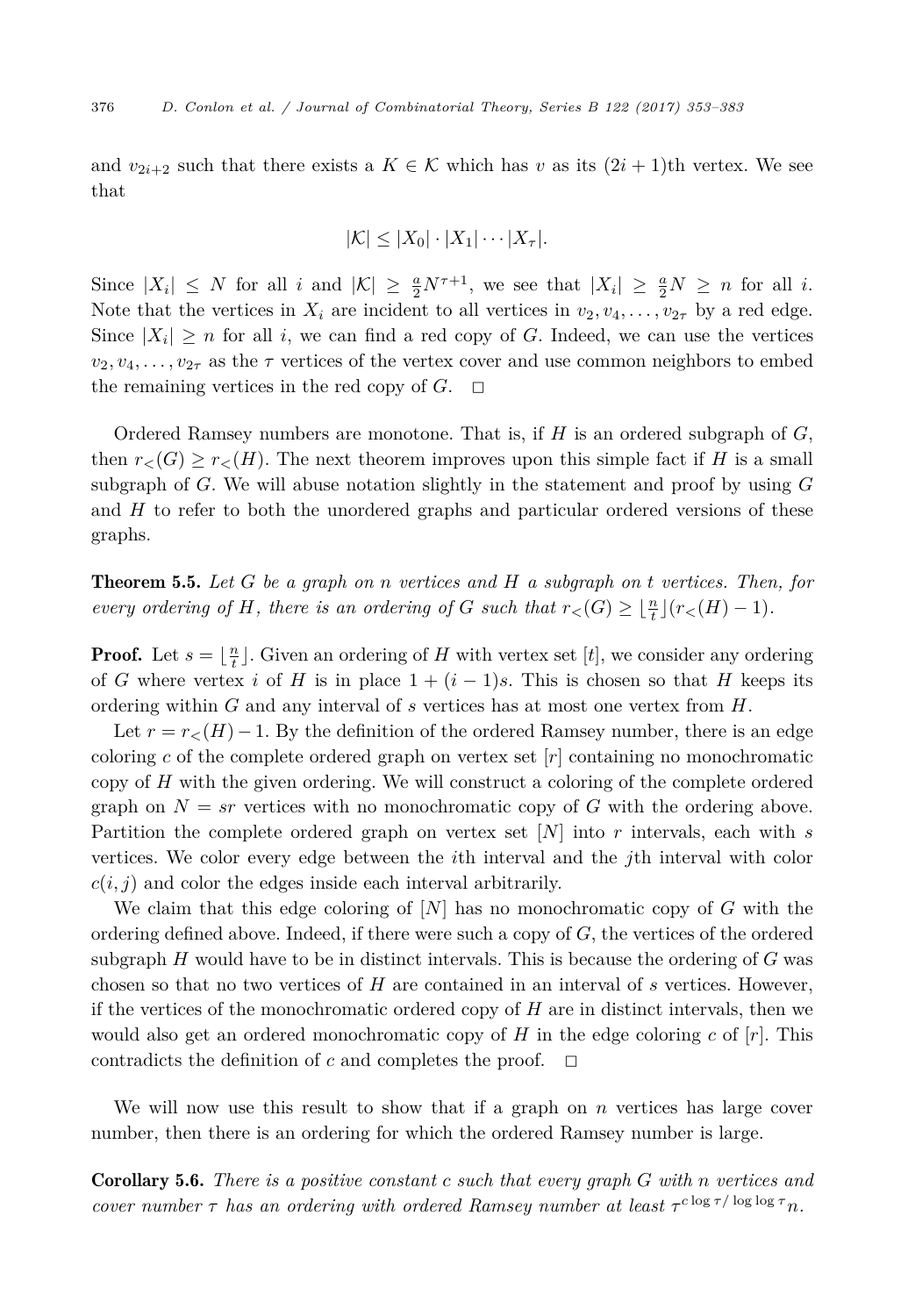**Proof.** Since G has cover number  $\tau$ , it contains a matching with  $t > \tau$  vertices. Consider the induced subgraph *H* of *G* on these *t* vertices. By [Theorem 1.1,](#page-3-0) there is an ordering of *H* with Ramsey number at least  $t^{c \log t/\log \log t}$ . By [Theorem 5.5,](#page-23-0) there is an ordering of *G* with Ramsey number at least  $\lfloor \frac{n}{t} \rfloor (t^{c \log t / \log \log t} - 1)$ . By making *c* a little smaller, we obtain the desired result.

If *G* has *n* vertices and cover number  $\tau(G) = \omega(1)$ , [Corollary 5.6](#page-23-0) implies that there is an ordering of *G* with ordered Ramsey number  $\omega(n)$ . Hence, [Theorem 5.3](#page-22-0) follows immediately from [Theorem 5.4](#page-22-0) and [Corollary 5.6.](#page-23-0)

In fact, as a random ordering of the vertices of a graph will likely space out most of the vertices of a given matching and a random matching almost surely has superlinear ordered Ramsey number, a minor modification of the proof above gives the following stronger statement. It shows that if the cover number of a graph is  $\omega(1)$ , then almost all orderings will have superlinear ordered Ramsey number. We leave the details to the interested reader.

Proposition 5.7. *There is a positive constant c such that if G is a graph with n vertices and cover number τ , then almost every ordering of G has ordered Ramsey number at least*  $\tau^{c \log \tau / \log \log \tau} n$ .

# *5.3. Density conditions for ordered matchings*

For many of the bounds in this paper, we prove stronger off-diagonal results. For example, when bounding the ordered Ramsey number of an ordered *d*-degenerate graph *H* on *n* vertices, we actually estimate  $r<sub>lt</sub>(H, K_n)$ . When bounding this quantity, we first try to embed *H* greedily. If this fails, we show that there must be a large subset where the density of edges is at least  $1 - \frac{1}{n}$ , so that we can easily embed copies of  $K_n$ . However, this seems incredibly wasteful for bounding  $r<sub>z</sub>(H)$ , given that unordered copies of *H* already appear at density roughly  $1 - \frac{1}{d}$ . Somewhat surprisingly, this intuition is wrong. Indeed, we will now show the existence of a positive constant *c* for which there is an ordered matching *M* on *n* vertices with interval chromatic number 2 and an ordered graph *G* on  $N = 2^{n^c}$  vertices with edge density at least  $1 - n^{-c}$  which does not contain *M* as an ordered subgraph. Note that for any fixed ordered graph *H* with interval chromatic number 2, the ordered extremal number  $ex_{<}(N, H)$ , defined in the introduction, is  $O(N^{2-\epsilon})$ . However, even for a typical ordered matching, this result shows that this subquadratic behavior is only exhibited for rather large values of *N*.

Let *H* be an ordered graph with interval chromatic number 2 and  $k + \ell$  vertices with every edge going between [k] and  $[k+1, k+\ell]$ . Let B be an ordered graph with interval chromatic number 2 and  $N + M$  vertices with every edge going between [N] and  $[N+1, N+M]$ . We say that *H* is an interval minor of *B* if there are partitions  $[N] = I_1 \cup \cdots \cup I_k$  and  $[N+1, N+M] = I_{k+1} \cup \cdots \cup I_{k+\ell}$  into intervals with the vertices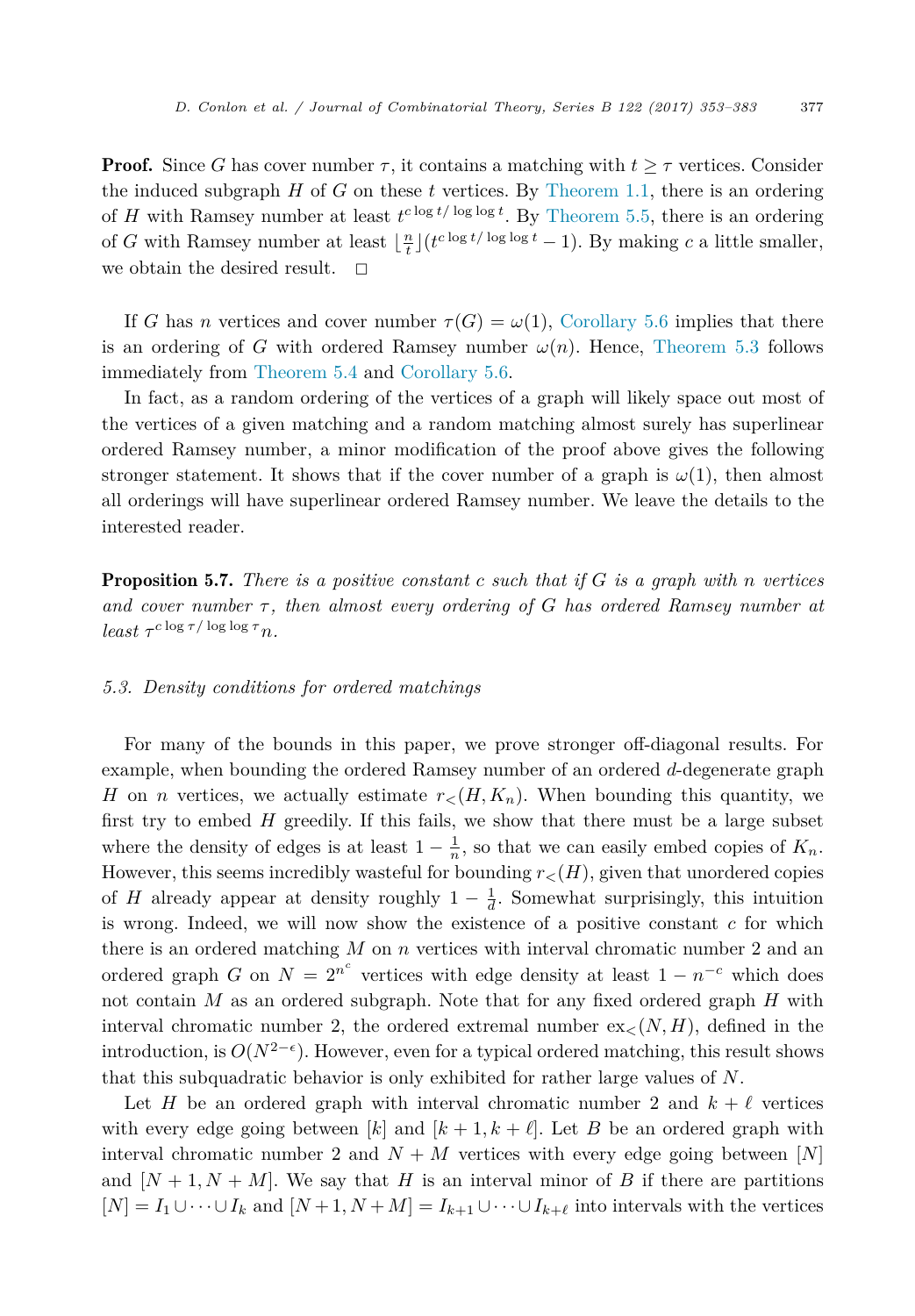in  $I_i$  coming before the vertices in  $I_j$  for  $i < j$  such that if  $(i, j)$  is an edge of  $H$ , then there is at least one edge in *B* between  $I_i$  and  $I_j$ .

Proposition 5.8. *There is an ordered matching M on* 2*n vertices with interval chromatic number* 2 *and an ordered graph G on*  $2^{\Omega(n^{1/\tilde{12}})}$  *vertices with edge density* 1 −  $O(n^{-1/6})$ *which does not contain M as an ordered subgraph.*

**Proof.** Let M be an ordered matching on 2n vertices with interval chromatic number 2, where each part is partitioned into  $n^{1/2}$  intervals of size  $n^{1/2}$ , with an edge between each interval in the first part and each interval in the second part. Such a matching can be constructed greedily.

Let  $k = \frac{1}{2}n^{1/3} - 2$ . In the paper [\[17\],](#page-29-0) the second author constructed an ordered bipartite graph *B* with parts of size  $t = 2^{\Omega(k^{1/4})}$  and density  $1 - O(k^{-1/2})$  across the two parts which does not contain  $J_k$  as an interval minor, where  $J_k$  is the ordered graph of interval chromatic number 2 on  $k + k$  vertices whose edge set consists of all  $k^2$  pairs  $(i, j)$  with  $1 \leq i \leq k < j \leq 2k$ . We now construct a graph *G* on  $N = 2n^{1/6}t =$  $2^{\Omega(n^{1/12})}$  vertices. Partition the vertex set into  $2n^{1/6}$  consecutive intervals  $I_1, \ldots, I_{2n^{1/6}}$ of *t* vertices each and place a copy of *B* between each pair of intervals, while each of the  $2n^{1/6}$  intervals forms an independent set. The resulting graph *G* has density at least  $1 - 1/(2n^{1/6}) - O(k^{-1/2}) = 1 - O(n^{-1/6}).$ 

If *G* contains *M* as an ordered subgraph, then, by the pigeonhole principle, there is an interval  $I_i$  containing at least  $n/(2n^{1/6}) = n^{5/6}/2$  vertices from the first part of M. Recall that the first part of the matching *M* was partitioned into  $n^{1/2}$  intervals of size  $n^{1/2}$ . Hence,  $I_i$  will contain at least  $\frac{1}{2}n^{5/6}/n^{1/2} - 2 = k$  such intervals. Similarly, there is an interval  $I_j$  containing at least  $k$  intervals of the second part of  $M$ . Therefore, the subgraph induced on  $I_i \cup I_j$  contains  $J_k$  as an interval minor. However, this contradicts our choice of *B*, completing the proof.  $\Box$ 

# *5.4. Induced ordered Ramsey numbers*

A graph *H* is said to be an induced subgraph of a graph *G* if  $V(H) \subset V(G)$  and two vertices of *H* are adjacent if and only if they are adjacent in *G*. The induced Ramsey number  $r^*(H)$  is defined to be the minimum N for which there is a graph G such that every two-coloring of the edges of *G* contains a monochromatic induced copy of *H*.

That these numbers exist was proved by several groups of authors in the early seventies, though the original methods did not give good bounds for *r*∗(*H*). The first major breakthrough on quantitative estimates was due to Kohayakawa, Prömel and Rödl [\[25\],](#page-29-0) who proved that there exists a constant  $c$  such that if  $H$  is a graph on  $n$  vertices, then  $r^*(H) \leq 2^{cn \log^2 n}$  (see also [\[19\]\)](#page-29-0). This result was recently improved in [\[11\]](#page-29-0) to  $r*(H) \leq 2^{cn \log n}$ , edging closer to resolving the well-known conjecture of Erdős that  $r^*(H) \leq 2^{cn}$ .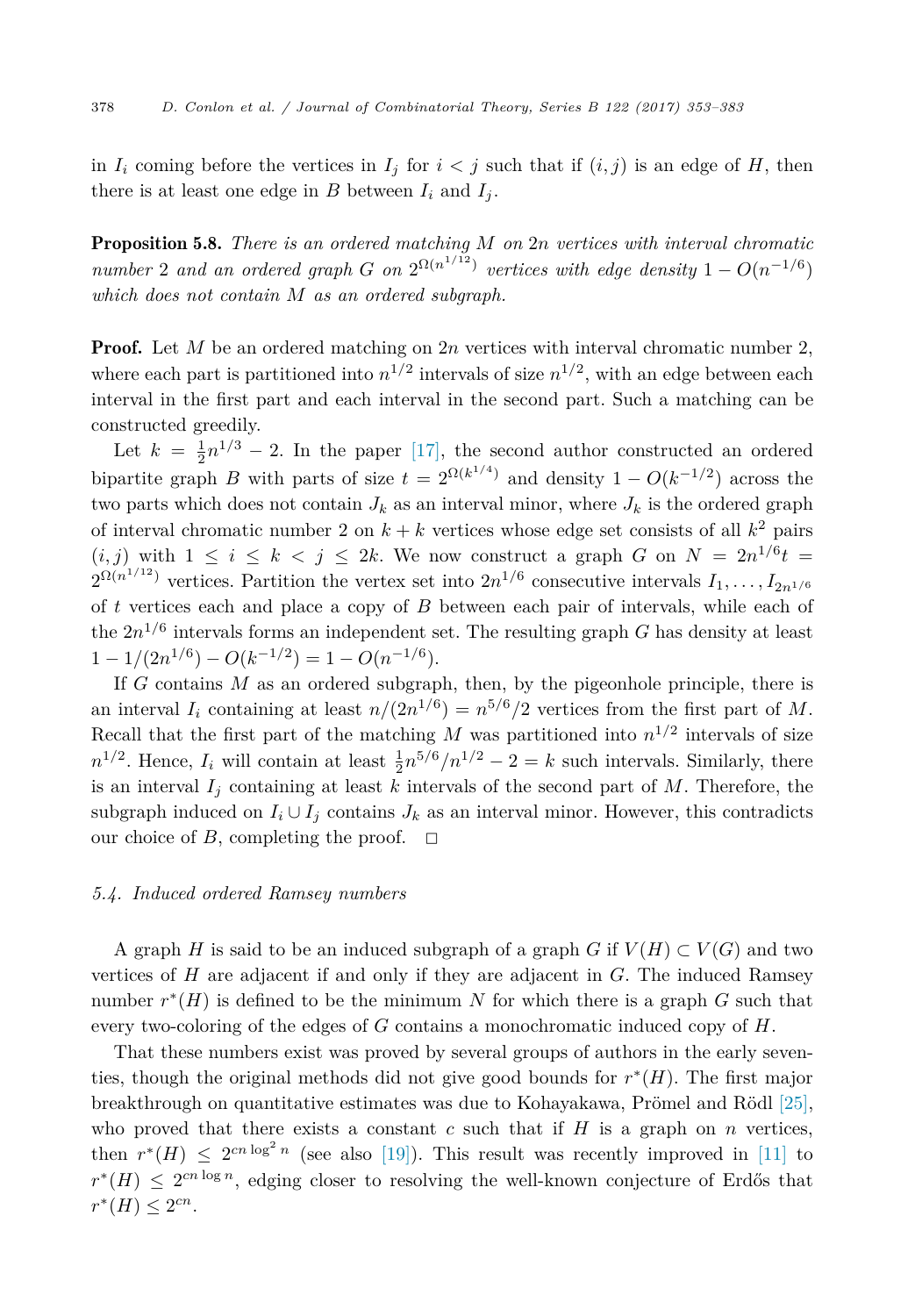<span id="page-26-0"></span>It is also possible to define an ordered version of the induced Ramsey number, which we denote by  $r^*_{\leq}(H)$ . This is the smallest *N* for which there is an ordered graph *G* such that every two-coloring of the edges of *G* contains a monochromatic ordered induced copy of *H*. A straightforward modification of the proof of Theorem 1.2 in [\[11\]](#page-29-0) allows one to prove a bound for  $r^*_{\lt}(H)$  which brings it in line with the bounds mentioned above. We omit the details.

Theorem 5.9. *There exists a constant c such that for any ordered graph H on n vertices,*

$$
r^*_{\leq}(H) \leq 2^{cn \log n}.
$$

Moreover, by modifying the proof of Theorem 1.4 from  $[19]$ , we may prove the following induced variant of [Theorem 1.3.](#page-4-0) We again omit the details.

Theorem 5.10. *There exists a constant c such that for any ordered graph H on n vertices with degeneracy d and interval chromatic number χ,*

$$
r^*_{\leq}(H) \leq n^{cd \log \chi}.
$$

### 6. Open problems

Many difficult and interesting problems arose in our study of ordered Ramsey numbers. In this section, we would like to draw attention to a few of them.

Our first problem relates to the off-diagonal ordered Ramsey number  $r<sub>5</sub>(M, K<sub>3</sub>)$ . We have already mentioned the trivial upper bound  $r<sub>lt</sub>(M, K_3) \leq r(K_n, K_3) = O(n^2/\log n)$ for any matching *M* on *n* vertices, while [Theorem 1.8](#page-5-0) shows that there are matchings *M* on *n* vertices such that  $r<sub>lt</sub>(M, K_3) = \Omega((n/\log n)^{4/3})$ . We are not sure where the truth should lie, though we expect that the upper bound is far from optimal.

**Problem 6.1.** Does there exist an  $\epsilon > 0$  such that any ordered matching M on *n* vertices satisfies  $r<sub>lt</sub>(M, K_3) = O(n^{2-\epsilon})$ ?

In [Theorem 1.1,](#page-3-0) we proved that there are matchings *M* with *n* vertices for which  $r<sub>z</sub>(M) \geq n^{c \log n/\log \log n}$ , while [Theorem 1.2](#page-3-0) showed that this result is not far from the truth, in that  $r<sub>lt</sub>(M) \leq n^{\lceil \log n \rceil}$  for every ordered matching *M* on *n* vertices. It would be very interesting to close the gap between these two bounds.

Problem 6.2. Close the gap between the upper and lower bounds for ordered Ramsey numbers of matchings.

One of our most elementary observations (see [Theorem 2.1\)](#page-6-0) was that if *M* is a matching on *n* vertices with interval chromatic number 2, then  $r<sub>lt</sub>(M) \leq n^2$ . On the other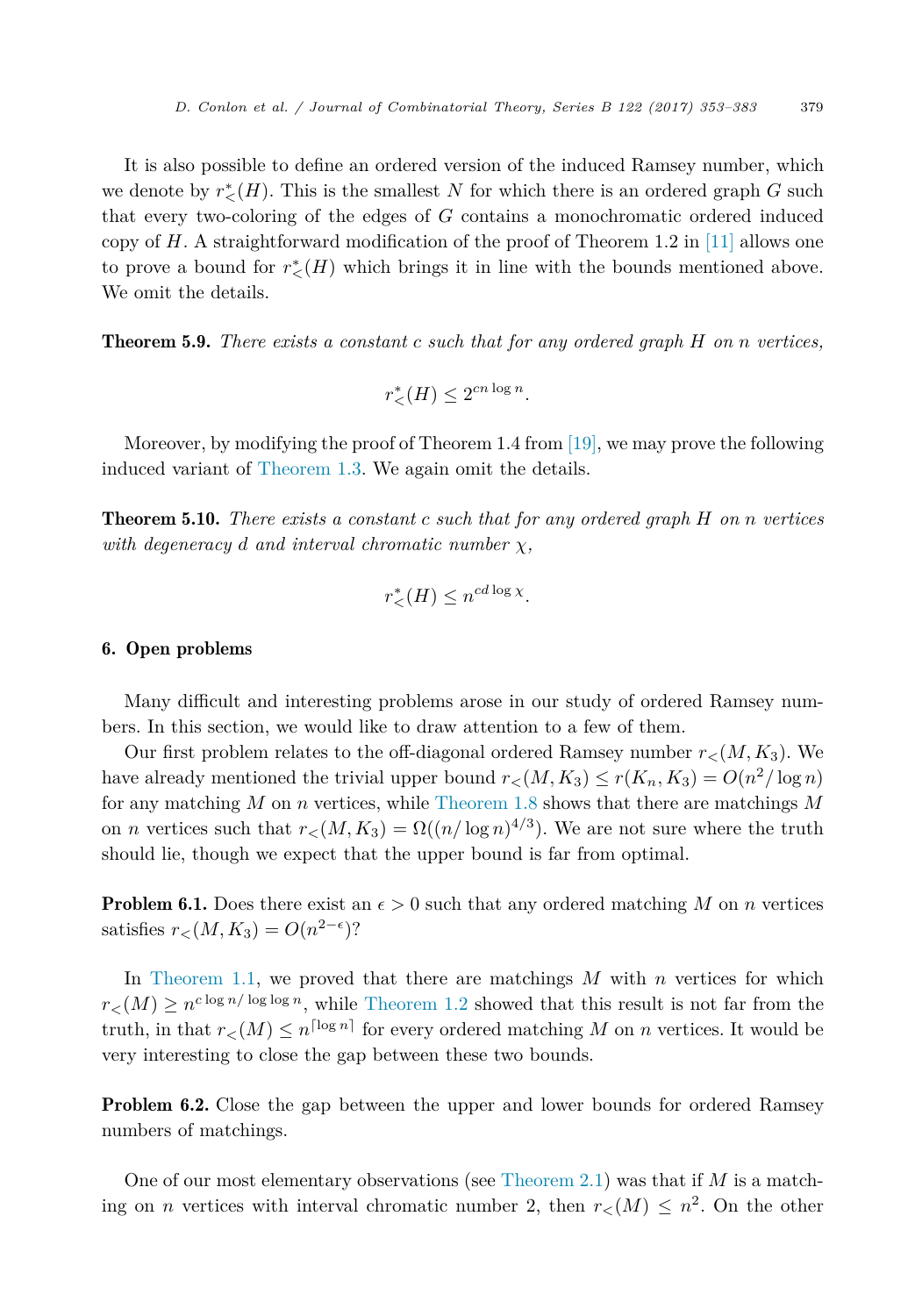hand, [Theorem 1.4](#page-4-0) shows that there are matchings M with n vertices and interval chromatic number 2 for which  $r<sub>lt</sub>(M) = \Omega(n^2/\log^2 n \log \log n)$ . It would again be interesting to close the gap between these two bounds.

**Problem 6.3.** Close the gap between the upper and lower bounds for ordered Ramsey numbers of matchings with interval chromatic number 2.

The *d*-dimensional cube is the graph on vertex set  $\{0,1\}^d$  where two vertices are connected by an edge if and only if they differ in exactly one coordinate. This is a *d*-regular bipartite graph with 2*<sup>d</sup>* vertices. It is a well-known open problem to determine whether the Ramsey number of the cube is linear in the number of vertices, that is, whether  $r(Q_d) = O(2^d)$ . The best known upper bound [\[12,28\]](#page-29-0) is quadratic in the number of vertices.

For any ordering of the cube, [Theorem 3.1](#page-11-0) easily implies that  $r<sub>lt</sub>(Q<sub>d</sub>) \leq 2^{cd^3}$ , while, for a random ordering, [Theorem 2.3](#page-7-0) and the fact that  $Q_d$  contains a matching of size  $2^{d-1}$  easily imply that  $r<sub>≤</sub>(Q<sub>d</sub>) ≥ 2^{c'd<sup>2</sup>/\log d}$ . We believe that the lower bound is closer to the truth.

Problem 6.4. Improve the upper bound for the ordered Ramsey number of the cube.

For orderings of the cube with interval chromatic number 2, [Theorem 3.1](#page-11-0) again implies that  $r<sub>lt</sub>(Q_d) \leq 2^{cd^2}$ , while [Theorem 1.4](#page-4-0) implies that there exist orderings such that  $r<sub>z</sub>(Q<sub>d</sub>) \geq c' \frac{2^{2d}}{d^2 \log d}$ . Again, it seems more likely that the lower bound is closer to the truth.

Problem 6.5. Improve the upper bound for the ordered Ramsey number of cubes with interval chromatic number 2.

Using a result of Füredi and Hajnal [\[22\],](#page-29-0) Balko, Cibulka, Král and Kynčl [\[4\]](#page-29-0) noted that there are orderings of the path on *n* vertices for which the ordered Ramsey number is linear in *n*. It would also be interesting to decide whether a similar phenomenon holds for other graphs, that is, whether there are orderings where the ordered Ramsey number is close to the usual Ramsey number. In particular, it would be interesting to decide whether there are orderings of the cube for which the ordered Ramsey number is as small as the usual Ramsey number.

**Problem 6.6.** Is there an ordering of the cube such that  $r<sub>lt</sub>(Q<sub>d</sub>) \leq 2^{cd}$  for some absolute constant *c*?

We have characterized those graphs *H* such that for every ordering of *H* the ordered Ramsey number is linear in  $|H|$ . These are precisely the graphs whose edges can be covered by  $O(1)$  vertices. A problem of a similar nature is to determine which graphs have some ordering for which the ordered Ramsey number is linear. In particular, since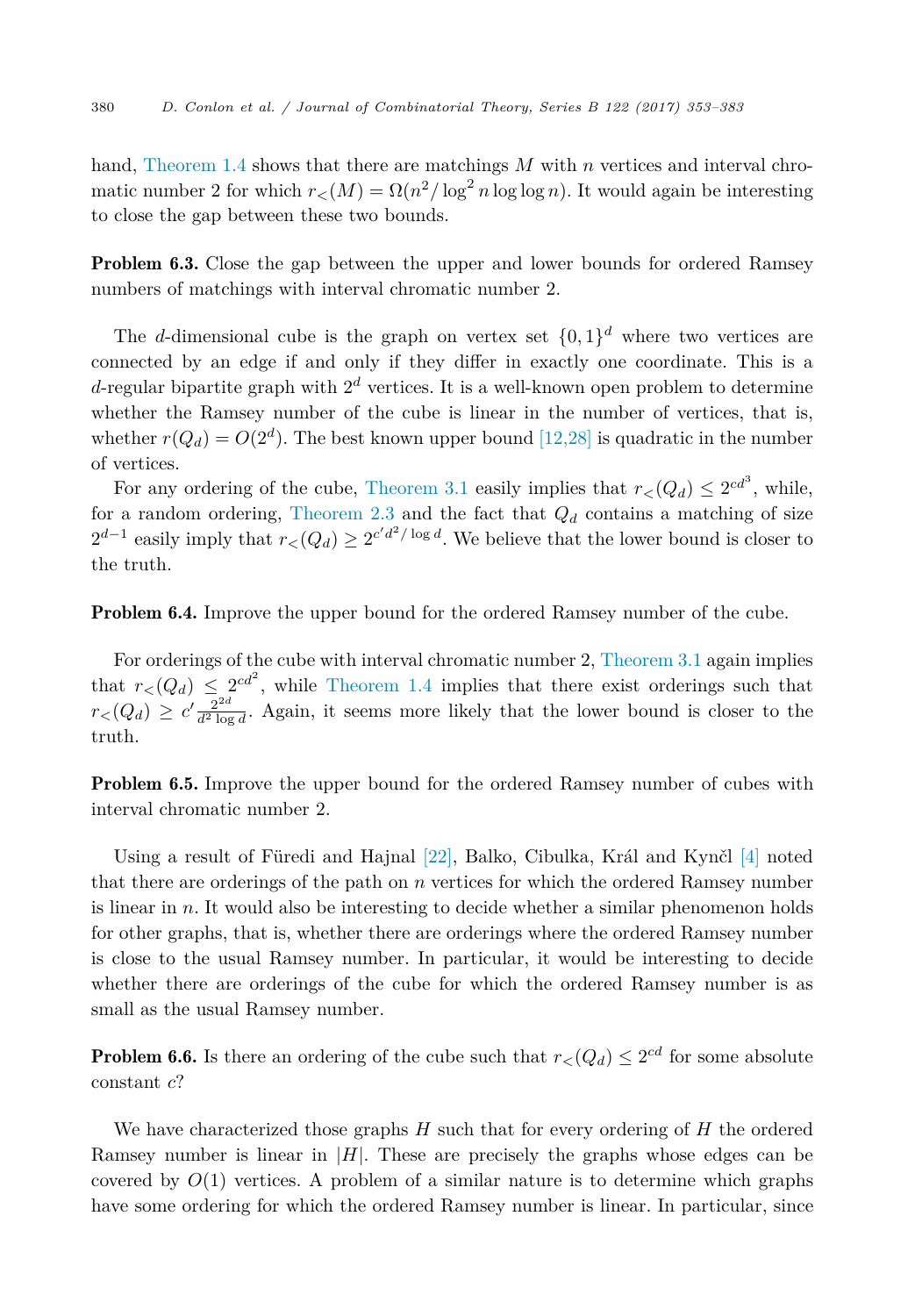the Ramsey number for graphs of bounded maximum degree is linear in the number of vertices, it is natural to ask whether there are always orderings of *d*-regular graphs for which the ordered Ramsey number is linear. We think this unlikely for random regular graphs.

Problem 6.7. Do random 3-regular graphs have superlinear ordered Ramsey numbers for all orderings?

We note that if the answer to this question is positive, as expected, it would also show that there are graphs for which the ordered Ramsey number is always significantly larger than the Ramsey number, regardless of the ordering.

We only have a rather poor understanding of ordered Ramsey numbers for more than two colors. For example, we could only prove the bound  $r$ <sup> $\lt$ </sup>(*M*; *q*)  $\leq n^{(2 \log n)^{q-1}}$ for any matching *M* on *n* vertices. We believe that something much stronger should hold.

**Problem 6.8.** Show that for any natural number  $q \geq 3$  there exists a constant  $c_q$  such that  $r<sub>lt</sub>(M; q) \leq n^{c_q \log n}$  for any matching M on *n* vertices.

Finally, we recall [Theorem 2.6,](#page-11-0) which says that for any natural number *k* and any ordered matching *M* on *n* vertices with bandwidth at most *k*, the ordered Ramsey number  $r<sub>lt</sub>(M)$  satisfies  $r<sub>lt</sub>(M) \leq n^{\lceil \log k \rceil +2}$ . It would be very interesting to know whether this theorem can be extended to graphs other than matchings. That is, we have the following problem.

Problem 6.9. Show that for any natural number *k* there exists a constant *c<sup>k</sup>* such that  $r<sub>lt</sub>(H) \leq n^{c_k}$  for any ordered graph *H* on *n* vertices with bandwidth at most *k*.

Note added. Before the final version of this article went to print, a solution to Problem 6.9 was found by Balko, Cibulka, Král and Kynčl and added to their paper [\[4\].](#page-29-0) Their result follows from an iterated application of [Theorem 5.4.](#page-22-0) To see this, consider the ordered graph  $H_{t,k}$  on  $2t + k$  vertices consisting of three successive intervals L, M and *R*, with  $|L| = |R| = t$  and  $|M| = k$ , where *M* is a copy of the complete graph  $K_k$  and every vertex in *L* and *R* is connected to every vertex in *M*. Since *k* is fixed, [Theorem 5.4](#page-22-0) implies that every two-coloring of the edges of the complete graph on  $\{1, 2, \ldots, n\}$  contains a monochromatic copy of  $H_{t,k}$  with  $t \geq cn$ , where  $c > 0$  depends only on  $k$ . Letting  $L'$  and  $R'$  be the intervals corresponding to  $L$  and  $R$  in this copy of  $H_{t,k}$ , we see that we may again apply [Theorem 5.4](#page-22-0) to find a monochromatic copy of  $H_{t',k}$  in each of *L*' and *R*', where  $t' \ge ct$ . Iterating this procedure  $\Omega_k(\log n)$  times, it is possible to find a monochromatic subgraph which contains all graphs with  $n^{\epsilon_k}$  vertices and bandwidth at most *k*. We omit the details, referring the interested reader instead to [\[4\].](#page-29-0)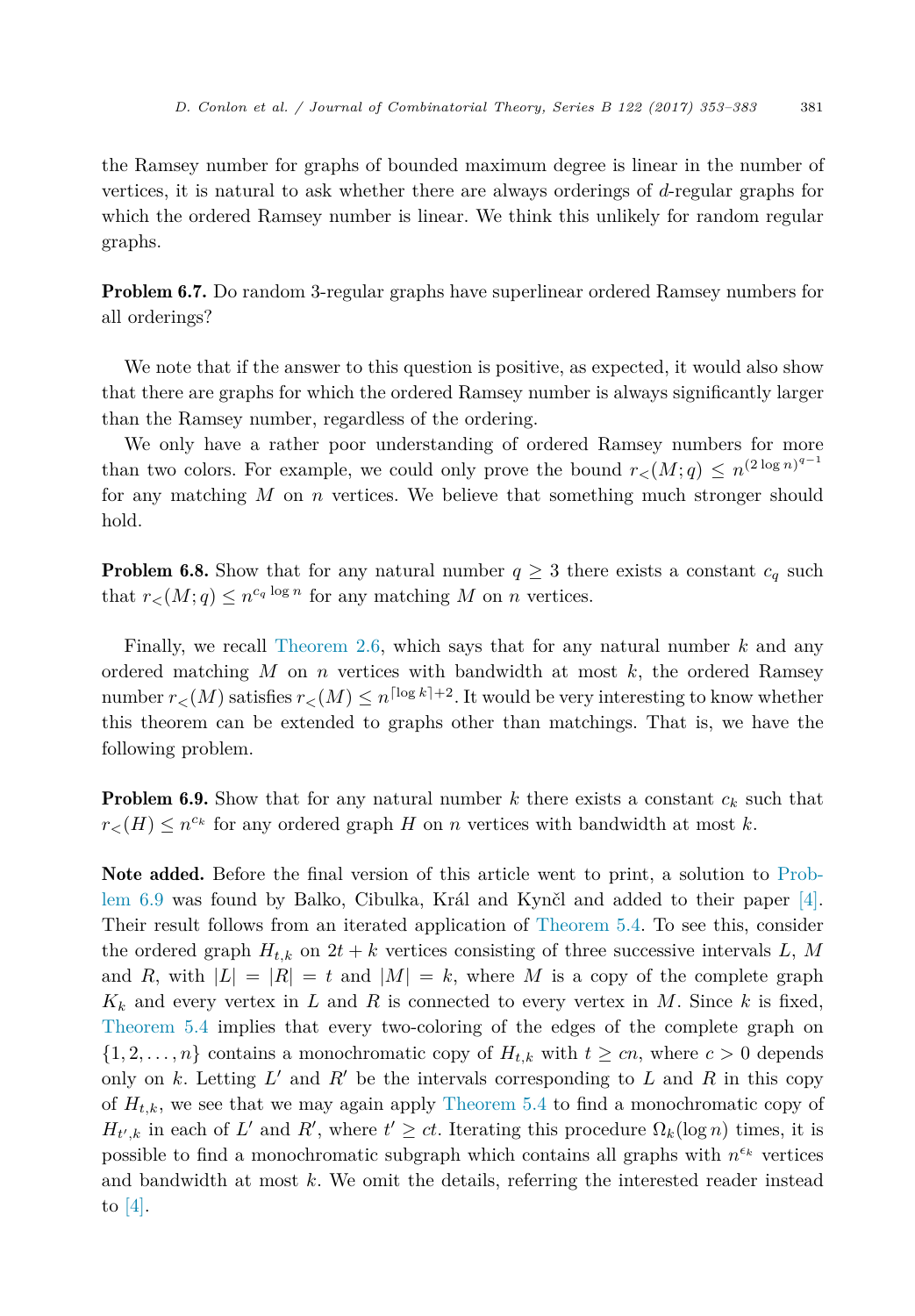## <span id="page-29-0"></span>Acknowledgments

We would like to thank the anonymous referees for a number of helpful remarks.

## References

- [1] M. Ajtai, J. Komlós, E. [Szemerédi,](http://refhub.elsevier.com/S0095-8956(16)30042-9/bib414B533830s1) A note on Ramsey numbers, J. Combin. Theory Ser. A 29 (1980) [354–360.](http://refhub.elsevier.com/S0095-8956(16)30042-9/bib414B533830s1)
- [2] N. Alon, M. Krivelevich, B. Sudakov, Turán numbers of bipartite graphs and related [Ramsey-type](http://refhub.elsevier.com/S0095-8956(16)30042-9/bib414B533033s1) [questions,](http://refhub.elsevier.com/S0095-8956(16)30042-9/bib414B533033s1) Combin. Probab. Comput. 12 (2003) 477–494.
- [3] N. Alon, J.H. Spencer, The [Probabilistic](http://refhub.elsevier.com/S0095-8956(16)30042-9/bib416C5370s1) Method, 3rd ed., John Wiley & Sons, Hoboken, NJ, 2008.
- [4] M. Balko, J. Cibulka, K. Král, J. Kynčl, Ramsey numbers of ordered graphs, [arXiv:1310.7208](http://refhub.elsevier.com/S0095-8956(16)30042-9/bib42434B4B3134s1) [\[math.CO\].](http://refhub.elsevier.com/S0095-8956(16)30042-9/bib42434B4B3134s1)
- [5] T. Bohman, P. Keevash, Dynamic concentration of the triangle-free process, [arXiv:1302.5963](http://refhub.elsevier.com/S0095-8956(16)30042-9/bib424B3134s1) [\[math.CO\].](http://refhub.elsevier.com/S0095-8956(16)30042-9/bib424B3134s1)
- [6] S.A. Burr, P. Erdős, On the magnitude of [generalized](http://refhub.elsevier.com/S0095-8956(16)30042-9/bib42453735s1) Ramsey numbers for graphs, in: Infinite and Finite Sets, vol. 1, Keszthely, 1973, in: Colloq. Math. Soc. János Bolyai, vol. 10, [North-Holland,](http://refhub.elsevier.com/S0095-8956(16)30042-9/bib42453735s1) Amsterdam, 1975, [pp. 214–240.](http://refhub.elsevier.com/S0095-8956(16)30042-9/bib42453735s1)
- [7] V. Chvátal, V. Rödl, E. [Szemerédi,](http://refhub.elsevier.com/S0095-8956(16)30042-9/bib435253543833s1) W.T. Trotter, The Ramsey number of a graph with bounded [maximum](http://refhub.elsevier.com/S0095-8956(16)30042-9/bib435253543833s1) degree, J. Combin. Theory Ser. B 34 (1983) 239–243.
- [8] J. Cibulka, P. Gao, M. Krčál, T. Valla, P. Valtr, On the geometric Ramsey number of [outerplanar](http://refhub.elsevier.com/S0095-8956(16)30042-9/bib43474B56563133s1) graphs, Discrete [Comput.](http://refhub.elsevier.com/S0095-8956(16)30042-9/bib43474B56563133s1) Geom. 53 (2015) 64–79.
- [9] D. Conlon, A new upper bound for diagonal Ramsey [numbers,](http://refhub.elsevier.com/S0095-8956(16)30042-9/bib433039s1) Ann. of Math. 170 (2009) 941–960.
- [10] D. Conlon, The Ramsey number of dense graphs, Bull. Lond. Math. Soc. 45 (2013) [483–496.](http://refhub.elsevier.com/S0095-8956(16)30042-9/bib433133s1)
- [11] D. Conlon, J. Fox, B. Sudakov, On two problems in graph Ramsey theory, [Combinatorica](http://refhub.elsevier.com/S0095-8956(16)30042-9/bib4346533132s1) 32 (2012) [513–535.](http://refhub.elsevier.com/S0095-8956(16)30042-9/bib4346533132s1)
- [12] D. Conlon, J. Fox, B. [Sudakov,](http://refhub.elsevier.com/S0095-8956(16)30042-9/bib4346533136s1) Short proofs of some extremal results II, J. Combin. Theory Ser. B [\(2016\),](http://refhub.elsevier.com/S0095-8956(16)30042-9/bib4346533136s1) in press.
- [13] P. Erdős, Some remarks on the theory of graphs, Bull. Amer. Math. Soc. 53 (1947) [292–294.](http://refhub.elsevier.com/S0095-8956(16)30042-9/bib453437s1)
- [14] P. Erdős, G. Szekeres, A [combinatorial](http://refhub.elsevier.com/S0095-8956(16)30042-9/bib45533335s1) problem in geometry, Compos. Math. 2 (1935) 463–470.
- [15] P. Erdős, E. [Szemerédi,](http://refhub.elsevier.com/S0095-8956(16)30042-9/bib45533732s1) On a Ramsey type theorem, Period. Math. Hungar. 2 (1972) 295–299.
- [16] G. Fiz Pontiveros, S. Griffiths, R. Morris, The triangle-free process and *R*(3*, k*), [arXiv:1302.6279](http://refhub.elsevier.com/S0095-8956(16)30042-9/bib46474D3134s1) [\[math.CO\].](http://refhub.elsevier.com/S0095-8956(16)30042-9/bib46474D3134s1)
- [17] J. Fox, Stanley–Wilf limits are typically exponential, Adv. Math., accepted.
- [18] J. Fox, J. Pach, B. Sudakov, A. Suk, [Erdős–Szekeres-type](http://refhub.elsevier.com/S0095-8956(16)30042-9/bib465053533132s1) theorems for monotone paths and convex bodies, Proc. Lond. Math. Soc. 105 (2012) [953–982.](http://refhub.elsevier.com/S0095-8956(16)30042-9/bib465053533132s1)
- [19] J. Fox, B. Sudakov, Induced [Ramsey-type](http://refhub.elsevier.com/S0095-8956(16)30042-9/bib46533038s1) theorems, Adv. Math. 219 (2008) 1771–1800.
- [20] J. Fox, B. Sudakov, Two remarks on the [Burr–Erdős](http://refhub.elsevier.com/S0095-8956(16)30042-9/bib46533039s1) conjecture, European J. Combin. 30 (2009) [1630–1645.](http://refhub.elsevier.com/S0095-8956(16)30042-9/bib46533039s1)
- [21] J. Fox, B. Sudakov, Density theorems for bipartite graphs and related [Ramsey-type](http://refhub.elsevier.com/S0095-8956(16)30042-9/bib4653303932s1) results, Com[binatorica](http://refhub.elsevier.com/S0095-8956(16)30042-9/bib4653303932s1) 29 (2009) 153–196.
- [22] Z. Füredi, P. Hajnal, [Davenport–Schinzel](http://refhub.elsevier.com/S0095-8956(16)30042-9/bib46483932s1) theory of matrices, Discrete Math. 103 (1992) 233–251.
- [23] R.L. Graham, V. Rödl, A. [Ruciński,](http://refhub.elsevier.com/S0095-8956(16)30042-9/bib475252s1) On graphs with linear Ramsey numbers, J. Graph Theory 35 (2000) [176–192.](http://refhub.elsevier.com/S0095-8956(16)30042-9/bib475252s1)
- [24] J.H. Kim, The Ramsey number  $R(3,t)$  has order of [magnitude](http://refhub.elsevier.com/S0095-8956(16)30042-9/bib4B3935s1)  $t^2/\log t$ , Random Structures Algorithms 7 (1995) [173–207.](http://refhub.elsevier.com/S0095-8956(16)30042-9/bib4B3935s1)
- [25] Y. Kohayakawa, H. Prömel, V. Rödl, Induced Ramsey numbers, [Combinatorica](http://refhub.elsevier.com/S0095-8956(16)30042-9/bib4B50523938s1) 18 (1998) 373–404.
- [26] A. Kostochka, V. Rödl, On graphs with small Ramsey numbers II, [Combinatorica](http://refhub.elsevier.com/S0095-8956(16)30042-9/bib4B523034s1) 24 (2004) 389–401.
- [27] A. [Kostochka,](http://refhub.elsevier.com/S0095-8956(16)30042-9/bib4B533033s1) B. Sudakov, On Ramsey numbers of sparse graphs, Combin. Probab. Comput. 12 (2003) [627–641.](http://refhub.elsevier.com/S0095-8956(16)30042-9/bib4B533033s1)
- [28] C. Lee, Ramsey numbers of degenerate graphs, [arXiv:1505.04773](http://refhub.elsevier.com/S0095-8956(16)30042-9/bib4C3135s1) [math.CO].
- [29] J. Matoušek, Geometric [Discrepancy:](http://refhub.elsevier.com/S0095-8956(16)30042-9/bib4D4744s1) An Illustrated Guide, Algorithms Combin., vol. 18, Springer-[Verlag,](http://refhub.elsevier.com/S0095-8956(16)30042-9/bib4D4744s1) Berlin, 1999.
- [30] K. Milans, D. Stolee, D.B. West, Ordered Ramsey theory and track [representations](http://refhub.elsevier.com/S0095-8956(16)30042-9/bib4D5357s1) of graphs, [J. Comb.](http://refhub.elsevier.com/S0095-8956(16)30042-9/bib4D5357s1) 6 (2015) 445–456.
- [31] G. Moshkovitz, A. Shapira, Ramsey theory, integer partitions and a new proof of the [Erdős–Szekeres](http://refhub.elsevier.com/S0095-8956(16)30042-9/bib4D533133s1) theorem, Adv. Math. 262 (2014) [1107–1129.](http://refhub.elsevier.com/S0095-8956(16)30042-9/bib4D533133s1)